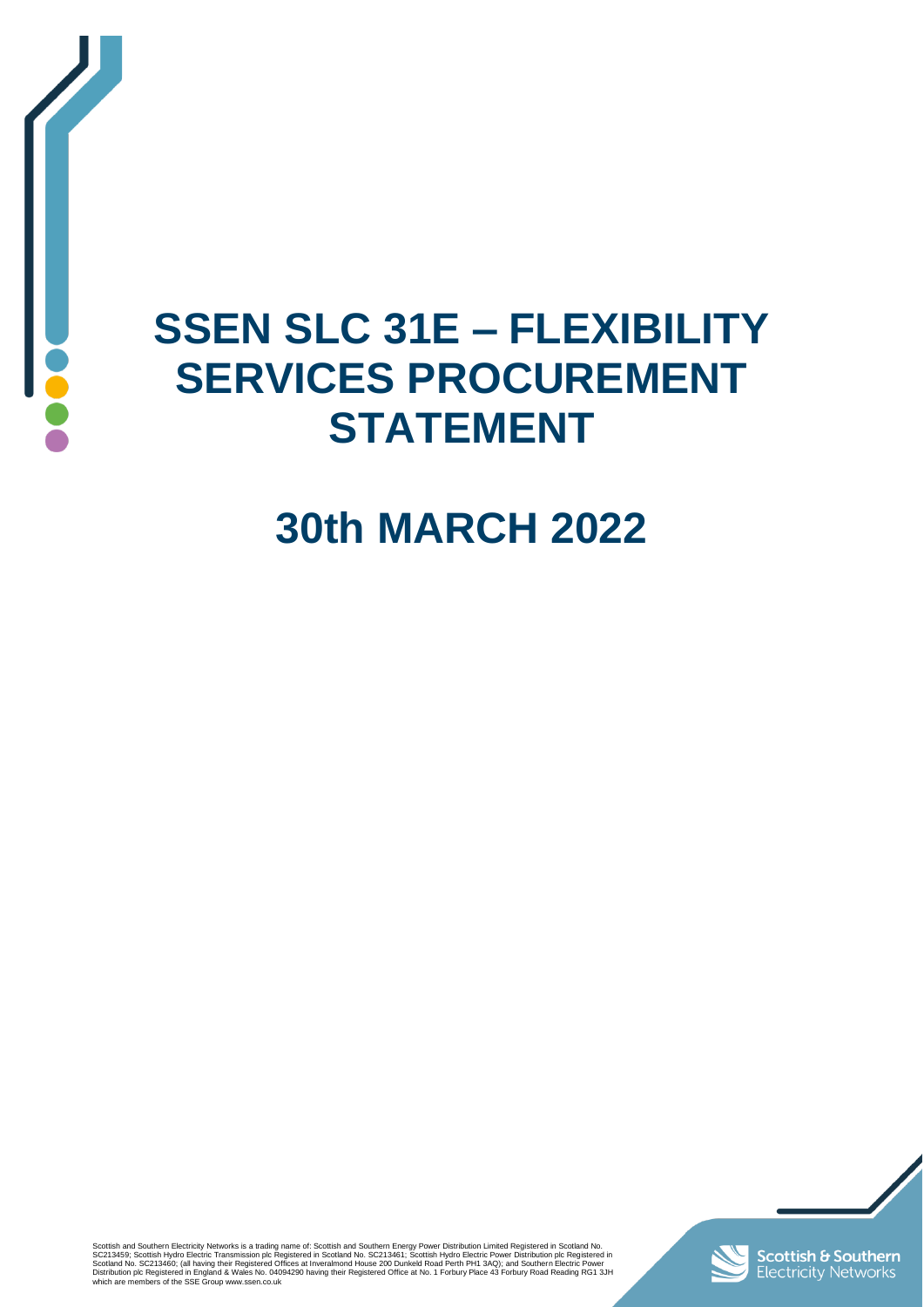**Revision:** 1.1 **Classification:** Public **Issue Date: March 2022**

## **CONTENTS**

| $1 \quad \blacksquare$ |  |
|------------------------|--|
| $2^{\circ}$            |  |
| $3^{\circ}$            |  |
| $4 \quad \blacksquare$ |  |
| 5 <sup>1</sup>         |  |
| 6                      |  |
| 7 <sup>7</sup>         |  |

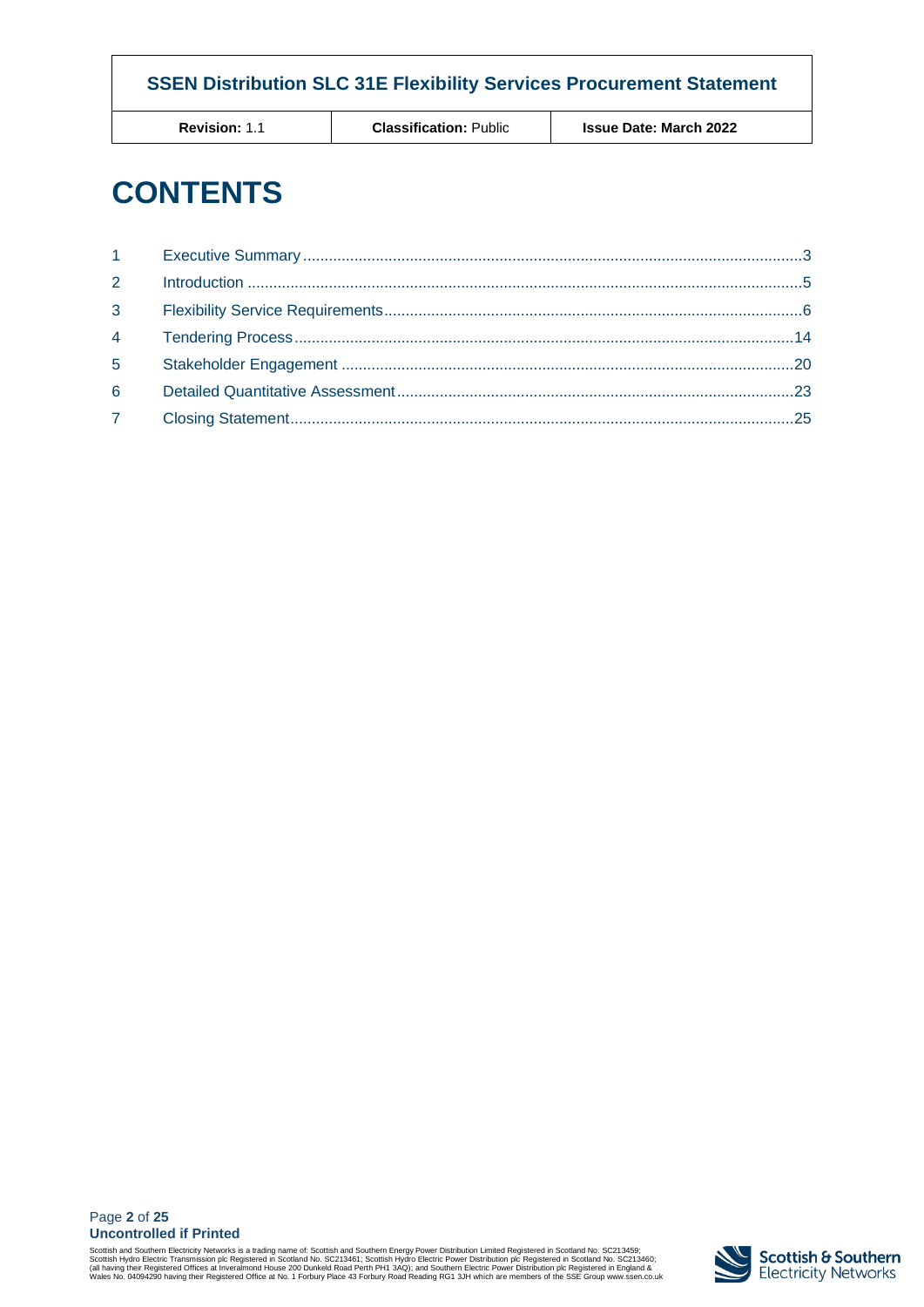**Revision:** 1.1 **Classification:** Public **Issue Date: March 2022**

## <span id="page-2-0"></span>**1 Executive Summary**

The Climate Change Committee has been clear that the uptake of Low Carbon Technologies (LCTs) necessary to deliver net zero targets could almost treble GB electricity demand by 2050. The need for new system capacity to manage this growth in connections and meet customer demand is significant, whilst keeping costs to customers as low as possible.

SSEN Distribution is committed to 'Flexibility First'. This means that, where possible, we will seek to grow capacity through the use of flexibility services before investing in network reinforcement. The use of flexibility also enables us to improve the efficiency of the existing network through increased levels of utilisation. By taking this approach, we are able to accommodate LCTs and support the changing way our customers use our network whilst continuing to ensure we meet our obligations around developing and maintaining an efficient, co-ordinated and economical distribution system.

The approach set out herein aligns and promotes this approach, helping to ensure that all interested stakeholders can engage and participate in the opportunities that are right for them.

Specifically, in this Procurement Statement, SSEN Distribution details the types of flexibility services that it expects to procure over the 12-month period commencing on 1 April 2022. These are identified by areas of our existing network where we foresee a potential network issue that may affect customers' use of our network. These are called 'Constraint Managed Zones' (CMZs) or 'zones'. In 2022/23, across 17 new zones we hope to procure 96 MWs of new services, which will join the current 584 MWs of services already procured across both licence areas, as shown in the maps below.



This statement also provides information pertaining to our procurement processes, planned developments and engagement, as well as exploring how we have improved these processes over the last 12 months. SSEN Distribution continues to collaborate within the ENA's Open Networks project Workstream 1A (WS1A), which considers the end-to-end flexible services process and how to drive commonality and scalability in the uptake and deliverability of flexible services. In addition, we have continued to engage proactively with stakeholders to develop and deliver improvements to our processes and in this report are links to external pages where further supporting detail is available.

#### Page **3** of **25 Uncontrolled if Printed**

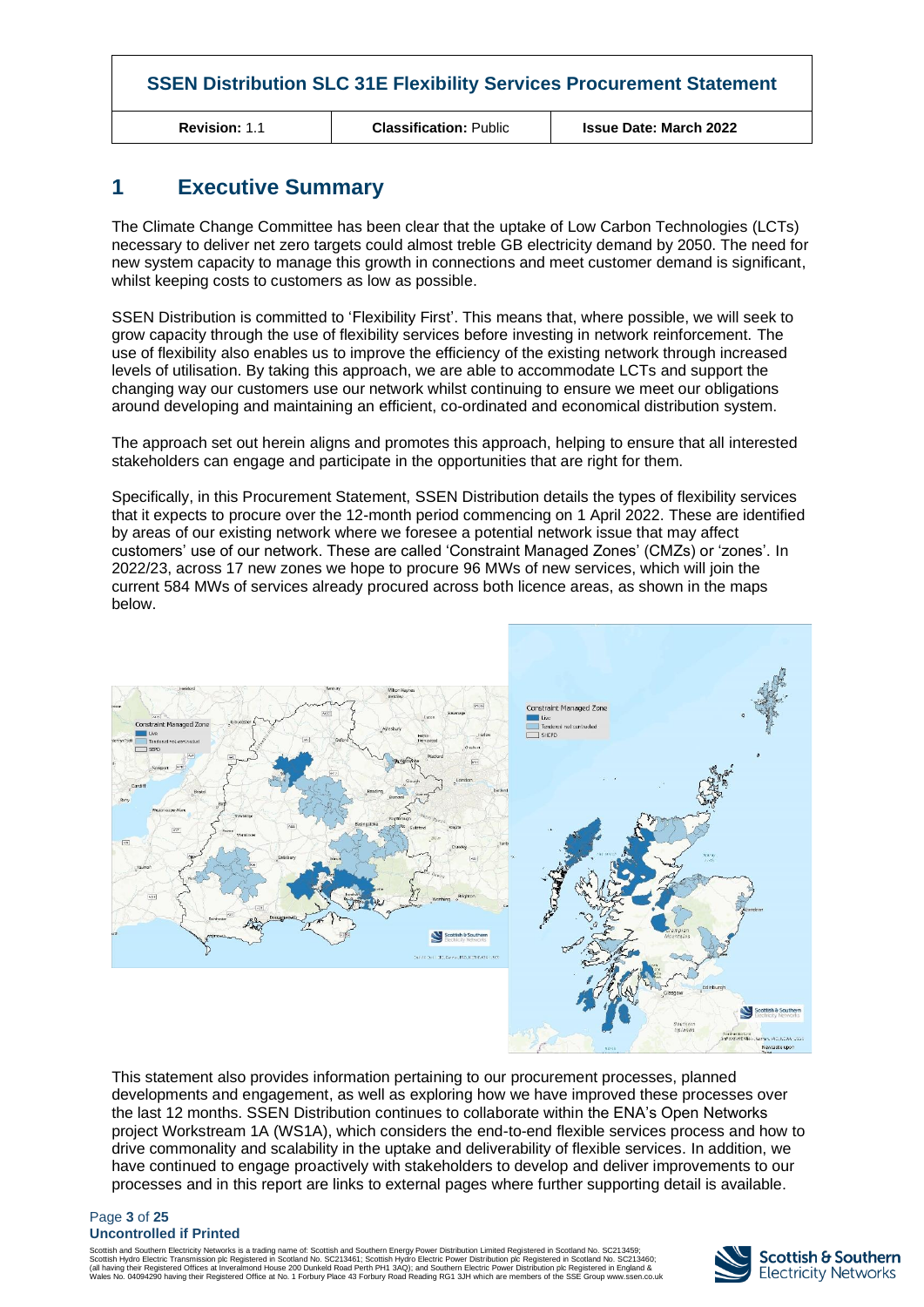| <b>SSEN Distribution SLC 31E Flexibility Services Procurement Statement</b> |                               |                               |  |  |  |  |  |
|-----------------------------------------------------------------------------|-------------------------------|-------------------------------|--|--|--|--|--|
| <b>Revision: 1.1</b>                                                        | <b>Classification: Public</b> | <b>Issue Date: March 2022</b> |  |  |  |  |  |

A great example of this engagement is the adoption of our Dynamic Purchasing System (DPS), which has driven significant improvements in how we procure services, reducing time and effort for providers, but also enabling us to progress towards greater alignment with the GB Electricity System Operator's (ESO) procurement processes, and facilitating greater accessibility across the industry.

These improvements are critical to the continued growth in local energy markets and the increasing provision of flexibility services. Flexibility is a cornerstone of our RIIO-ED2 submissions, which sets out our plans for the five-year period commencing on 1 April 2023. The success we have had in providing market opportunities, our procurement processes and how we have utilised services will be set out in our Procurement Report, which will be published in April/May 2022.

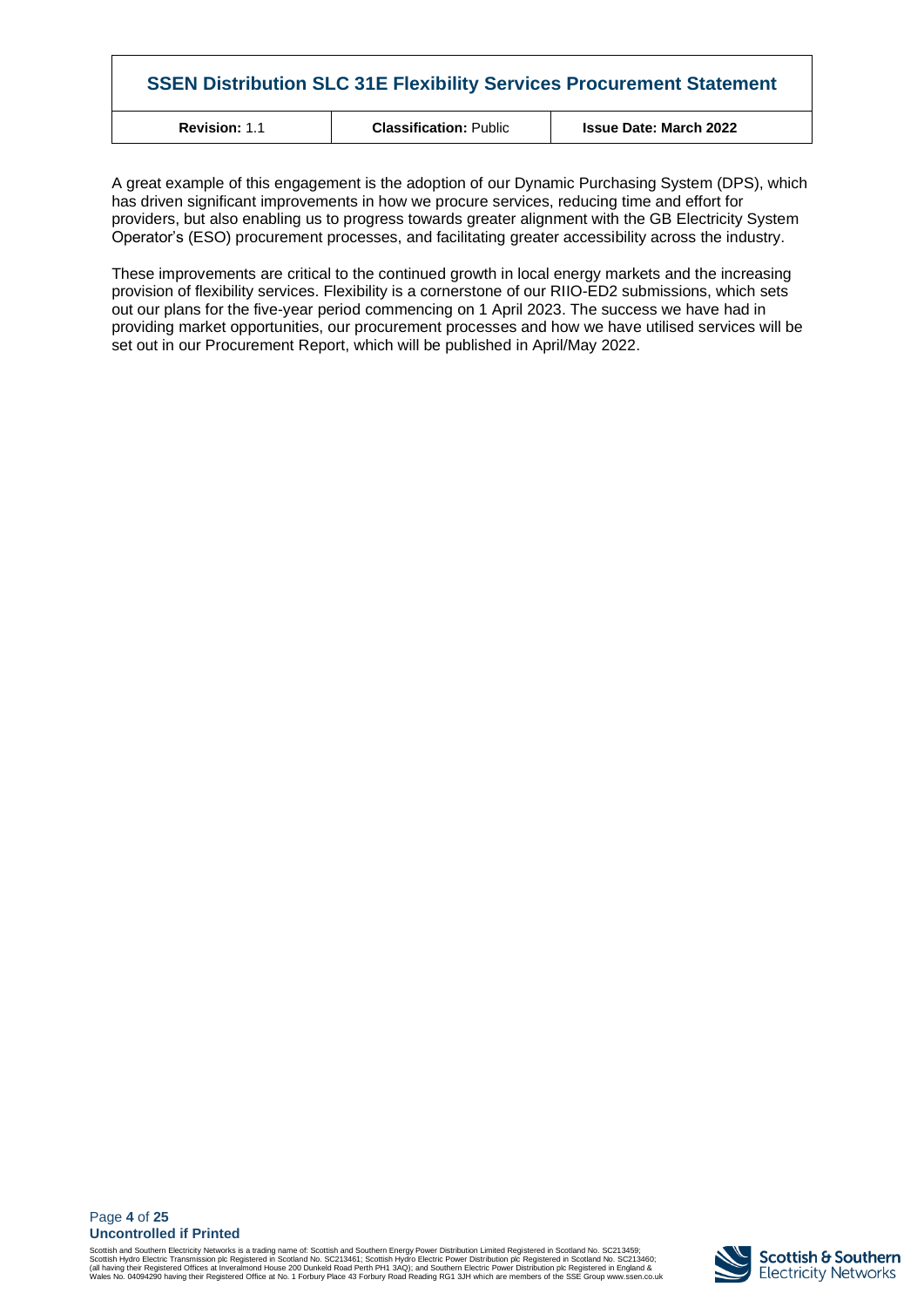| <b>?evision:</b> 1.1 |  |  |  |
|----------------------|--|--|--|
|                      |  |  |  |

**Revision:** 1.1 **Classification:** Public **Issue Date: March 2022**

## <span id="page-4-0"></span>**2 Introduction**

Scottish and Southern Electricity Networks (SSEN) Distribution is responsible for ensuring a safe and reliable supply of electricity to 3.8 million customers in communities across our two Distribution licence areas: Scottish Hydro Electric Power Distribution (SHEPD) in the North of Scotland and Southern Electric Power Distribution (SEPD) in Central Southern England.

SSEN Distribution was the first GB Distribution Network Operator (DNO) to introduce flexibility services and it continues to lead in the delivery of flexibility across the GB Distribution networks. Since 2016, SSEN has been procuring flexibility services from the owners and operators of Distributed Energy Resources (DERs), to help manage constraints in certain areas of its electricity distribution network. These areas are known as Constraint Managed Zones (CMZs or 'zones' for short) and are broadly of two types:

- Areas where there is a risk that thermal or voltage stability limits could be reached; and
- Areas where work is planned that involves (or increases the risk of) outages.

Our approach to procuring flexibility services continues to evolve as requirements mature, markets develop, and confidence builds in the use of services. Thanks to our ongoing commitment to 'flexibility first', our improving systems and supporting processes, and evolving Local Energy Markets, we have grown from 6 MWs of live contracts in 2019 to 584 MW of Flexibility Service contracts in place today within 16 zones across our two Distribution licence areas.

We have maintained strong engagement with providers on flexible service opportunities, holding webinars to support procurement phases and presenting across industry to raise awareness and participation in our flexibility services. We have also delivered a new Dynamic Purchasing System (DPS) in 2021. This system significantly increases the ease with which providers can register and qualify their assets for new and future flexibility service opportunities.

SSEN Distribution has also continued to be a lead contributor in collaborative efforts across the industry to standardise processes and encourage wider uptake of flexibility, primarily through the Energy Network Association's (ENA) Open Networks Project. We also recognise the need for smart and fair procurement and supply of flexibility from markets and, through the ENA, we are leading on a new initiative to establish a code of practice for the domestic and Lower Voltage market.

In this Statement, SSEN Distribution sets out:

- The different types of Distribution flexibility services and services that we expect to be interested in procuring over the period April 2022 – March 2023
- The mechanisms that we expect to use to purchase these services;
- How and where interested parties can source the rules and technical requirements governing our procurement of flexibility;
- The actions we are taking to ensure active participation of prospective flexibility providers; and
- The actions that we plan to take to coordinate with other distribution licence holders and the Electricity System Operator (ESO) in the procurement and use of flexibility services.

SSEN Distribution is keen to receive any feedback from stakeholders on what works well, but also on any aspects of this Statement that could be improved in future years. Feedback can be submitted directly to the Flexible Solutions Team at the following address: [FlexibleServices@sse.com](mailto:FlexibleServices@sse.com)

#### Page **5** of **25 Uncontrolled if Printed**

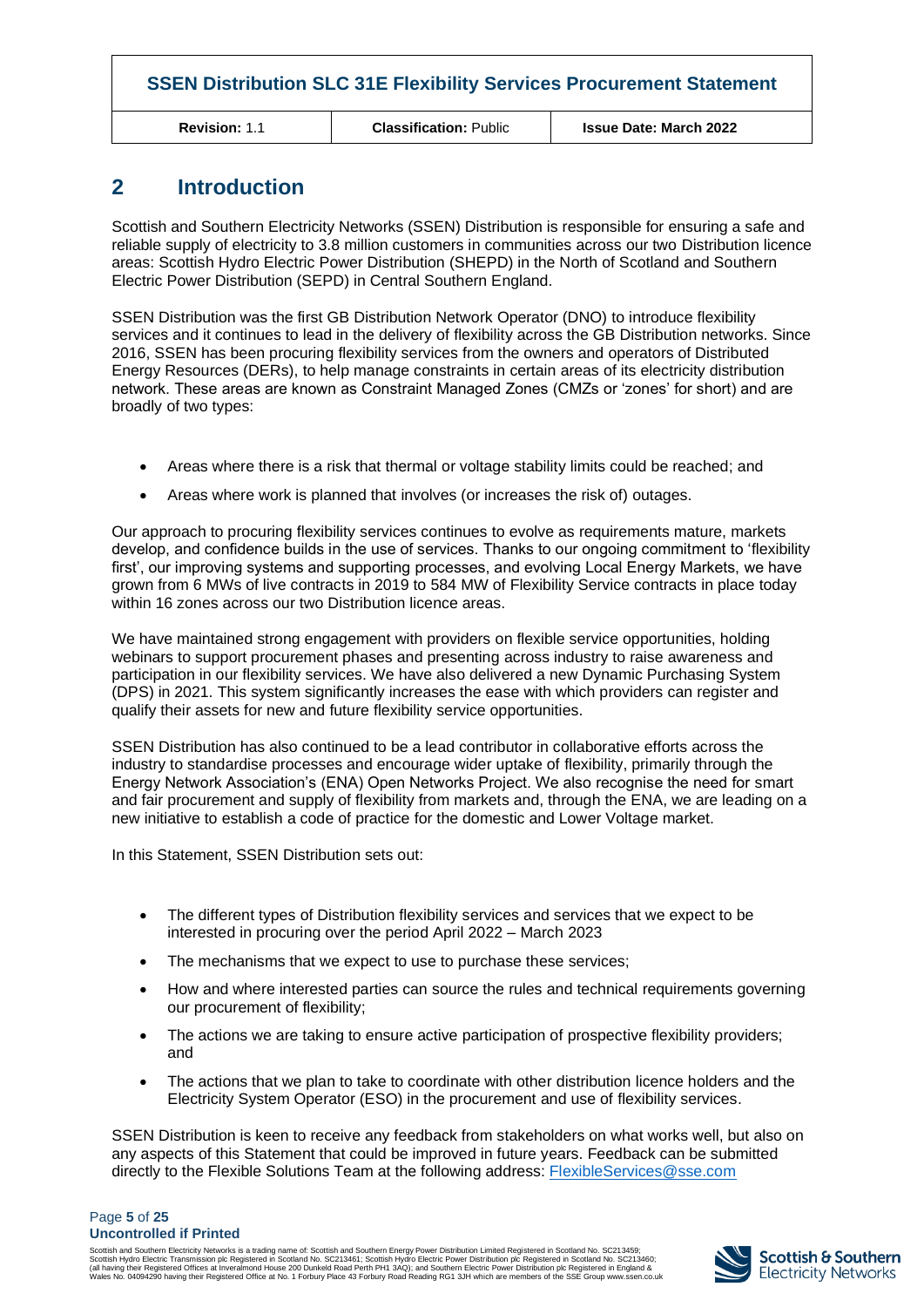**Revision:** 1.1 **Classification:** Public **Issue Date: March 2022**

## <span id="page-5-0"></span>**3 Flexibility Service Requirements**

#### 3.1 Context on why the company procures flexibility services

Flexibility services are a key tool in managing our networks and delivering net zero across our business-as-usual processes and through our continued commitment to 'Flexibility First' into RIIO-ED2. The benefits of flexibility are well recognised, allowing traditional investment in network reinforcement to be deferred or avoided, enabling smarter investment choices and optionality, workflow smoothing, which reduces cost and time impacts of constraints for our customers, and supporting our networks during faults.

Further, our use of flexibility services helps to accelerate renewable generation and contribute to the management of our distribution networks whilst avoiding traditional fossil-fuel resources.

#### 3.2 Flexibility service types and activities

There are currently four service types that SSEN Distribution regularly procures across its networks. These service types are recognised by the ENA Open Networks Project and have been aligned through Workstream 1A, which has a specific focus on flexibility services and has been instrumental to delivering a standardised approach for stakeholders.

| Service | <b>Description</b>                                                                                                                                                                                                                                                    |
|---------|-----------------------------------------------------------------------------------------------------------------------------------------------------------------------------------------------------------------------------------------------------------------------|
| Sustain | The Network Operator procures, ahead of time, a pre-agreed change in input or output<br>over a defined time period to prevent a network going beyond its firm capacity.                                                                                               |
| Secure  | Network Operator procures, ahead of time, the ability to access a pre-agreed change in<br>Service Provider input or output based on network conditions close to real-time.                                                                                            |
| Dynamic | The Network Operator procures, ahead of time, the ability of a Service Provider to deliver<br>an agreed change in output following a network abnormality.                                                                                                             |
| Restore | Following a loss of supply, the Network Operator instructs a provider to either remain off<br>supply, or to reconnect with lower demand, or to reconnect and supply generation to<br>support increased and faster load restoration under depleted network conditions. |

*Table 1 – CMZ Service Types*

#### **Sustain - Ahead of time procurement of a pre-agreed change in input or output over a defined time period to prevent a network going beyond its firm capacity.**

Sustain (or pre-fault) services are those sought/deployed to manage electrical networks that are approaching a point where the pre-existing network capacity cannot meet power requirements should an outage coincide with periods of highest demand and the system's firm capacity (post outage) is lower than the demand.

Traditional reinforcement techniques increase overall capacity across all time periods by including an additional circuit or by uprating an existing one. Flexible techniques do not seek to increase capacity but rather reduce or time-shift demand to avoid capacity constraints. Since capacity constraints only occur at periods of local maximum demand, and only when this coincides with an outage, it means that pre-defined services can be procured in advance to manage these events.

SSEN will procure these services based on a four-year contract term with the opportunity to extend by one year.

#### Page **6** of **25 Uncontrolled if Printed**

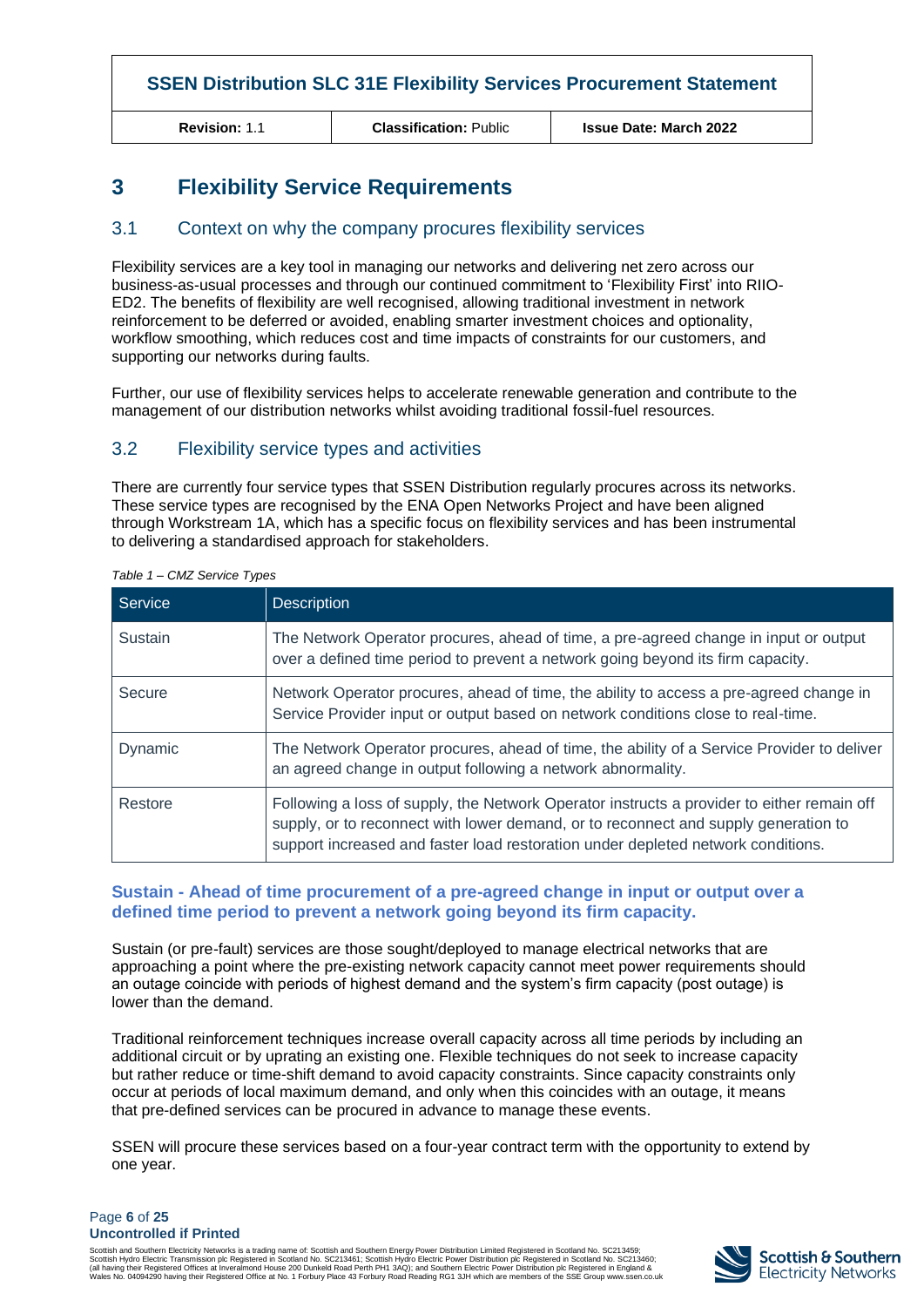**Revision:** 1.1 **Classification:** Public **Issue Date: March 2022**

#### **Secure – Ahead of time procurement of the ability to access a pre-agreed change in the Service Provider input or output based on network conditions close to real-time.**

In the same manner as Sustain activities, SSEN Distribution will procure ahead of time the required power injection/demand response services from available DER providers based on network conditions to manage pre-planned outages. This style of service will be appropriate for implementation across wide and locally specific areas, dependant on the maintenance scenarios affecting the network.

SSEN Distribution will procure these services based on a one-year rolling contract limited to a maximum five-year term.

#### **Dynamic – Ahead of time procurement of the ability of a Service Provider to deliver an agreed change in output following a network abnormality.**

SSEN Distribution will seek to procure Dynamic services ahead of time from providers able to deliver an agreed change in output to avoid, or following, a network fault. For example, in N-1 scenarios, to avoid overloading of the second circuit or to constrain loadings during restoration or repair scenarios. Utilisation is instructed when the fault occurs on the network (but only if loading is beyond the post fault rating of the remaining assets), or to enable constraint management during restoration activities.

SSEN Distribution will procure these services based on a one-year rolling contract limited to a maximum five-year term.

#### **Restore – Instruction following a loss of supply for a provider to either remain off supply, or to reconnect with lower demand, or to reconnect and supply generation to support increased and faster load restoration under depleted network conditions.**

SSEN Distribution will procure Restore services ahead of time from providers able to either remain off supply, to reconnect with lower demand, regulate frequency and voltage or to generate into a network zone isolated from the main fault to support increased and faster load restoration within a specific network area.

SSEN Distribution will procure these services based on a one-year rolling contract limited to a maximum five-year term.

#### **Other Service Types**

In 2021, across the Western Isles, SSEN Distribution trialled a new service type called 'CMZ Offset', where the use of CMZ-style services reduced local reliance on traditional diesel generation during outage scenarios by enabling the release of additional capacity to 'intermittent' generation. This service is now being developed into a BAU offering as part of our ED2 plans and will contribute to our efforts to reduce our business carbon footprint and meet our accredited 1.5 degree science based target.

In addition, through our Network Innovation Competition-funded project, TRANSITION, SSEN Distribution is trialling flexibility markets and new technologies and commercial approaches designed to support these flexibility markets. The trial areas cover six bulk supply points across Oxfordshire and are divided into three trial periods, the first of which started in November 2021. Throughout the trials, which run until February 2023, TRANSITION will be seeking to procure flexibility on a season-ahead, week-ahead and day-ahead basis across all six sites and for a range of different flexibility services. TRANSITION is also investigating the potential of the DNO enabling Peer to Peer trading of spare energy capacity (export and import) between two 'network neighbours'. More information on this project and the opportunities that exist under this trial can be accessed via the following link: <https://ssen-transition.com/get-involved/>

#### Page **7** of **25 Uncontrolled if Printed**

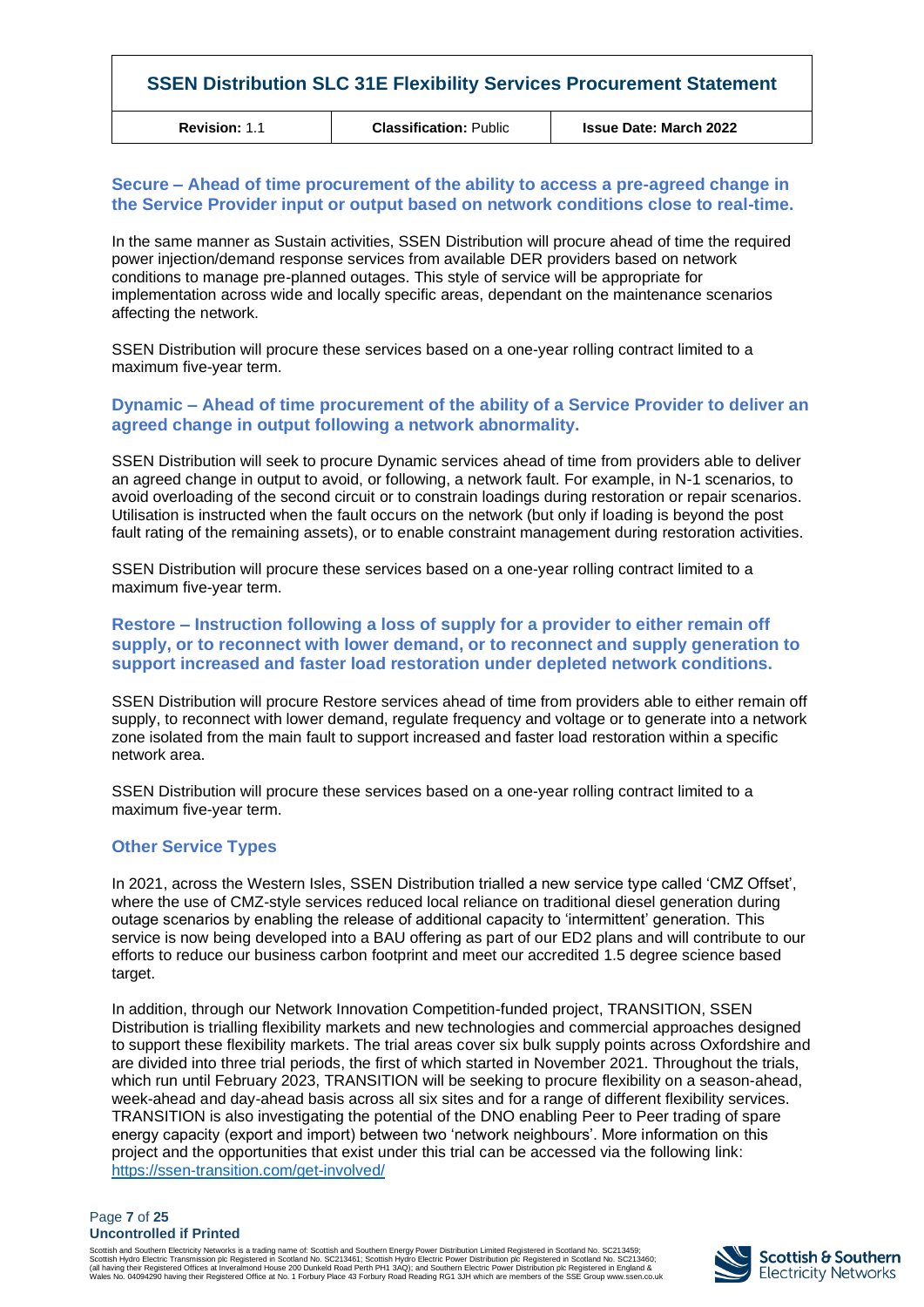**Revision:** 1.1 **Classification:** Public **Issue Date: March 2022**

## 3.3 Load Managed Areas (LMA)

Load Managed Areas (LMAs) in SHEPD cover approximately 87,000 customers, spread right across the geographic licence area, including the islands and many towns and cities. LMAs reduce the maximum demand on circuits at all voltage levels and at substations by effectively smoothing demand over the 24-hour period. LMAs are a legacy arrangement in SHEPD, introduced as an alternative to traditional reinforcement.

Subject to Ofgem's approval of our ED2 proposals and funding requirements, we are proposing to trial the use of market flexibility services to replace LMA mandated switching patterns – including activities to define, develop and stimulate the market – alongside, and in accordance with, development and facilitation of flexibility markets to support Distribution System Operation (DSO).

Our short to medium-term (ED1/early ED2) approach is to maintain switching patterns using smart metering via suppliers, as per current DCUSA obligations. However, going forward, SSEN Distribution expects our SLC 31E Statements to include opportunities pertaining to LMA associated services.

#### 3.4 Long Term Development Statement (LTDS) and Network Development Plan (NDP)

In addition to this Statement, SSEN Distribution already shares information relating to the future development of its system and those parts that are likely to reach the limit of their capability a number of years from now. Further, in May 2022, SSEN Distribution will publish its first Network Development Plan (NDP), which provides network information out to 2032 and beyond. Both this and the Long Term Development Statement (LTDS) allow interested parties access to network information that can be used to assess future opportunities on our network.

#### **Long Term Opportunities**

SSEN Distribution commissioned Regen to develop scenarios for the growth of new sources of demand and distributed generation across both our licence areas between 2018 and 2032. The analysis uses National Grid's four Future Energy Scenarios (FES) as a framework. The areas included in the scope of the study are:

- sources of demand electric vehicles, heat pumps and air conditioning, and strategic new housing and commercial developments;
- distributed generation both renewable and fossil fuel; and
- battery storage.

The results from the Distribution-FES feed directly into our network development planning process and soon to be published NDP, which will also reflect flexibility services procured into the long-term horizon. This NDP will be published every two years, in addition to the medium-term LTDS and our more regular releases on immediate CMZ opportunities.

#### **Medium Term Opportunities**

SSEN Distribution publishes its Long-Term Development Statement (LTDS) on an annual basis. This provides information pertaining to the likely development of our Distribution system over the next five years and identifies parts of our system that are likely to reach the limit of their capability during that time. Flexibility providers can therefore use the LTDS as an indication of areas on the network where

Page **8** of **25 Uncontrolled if Printed**

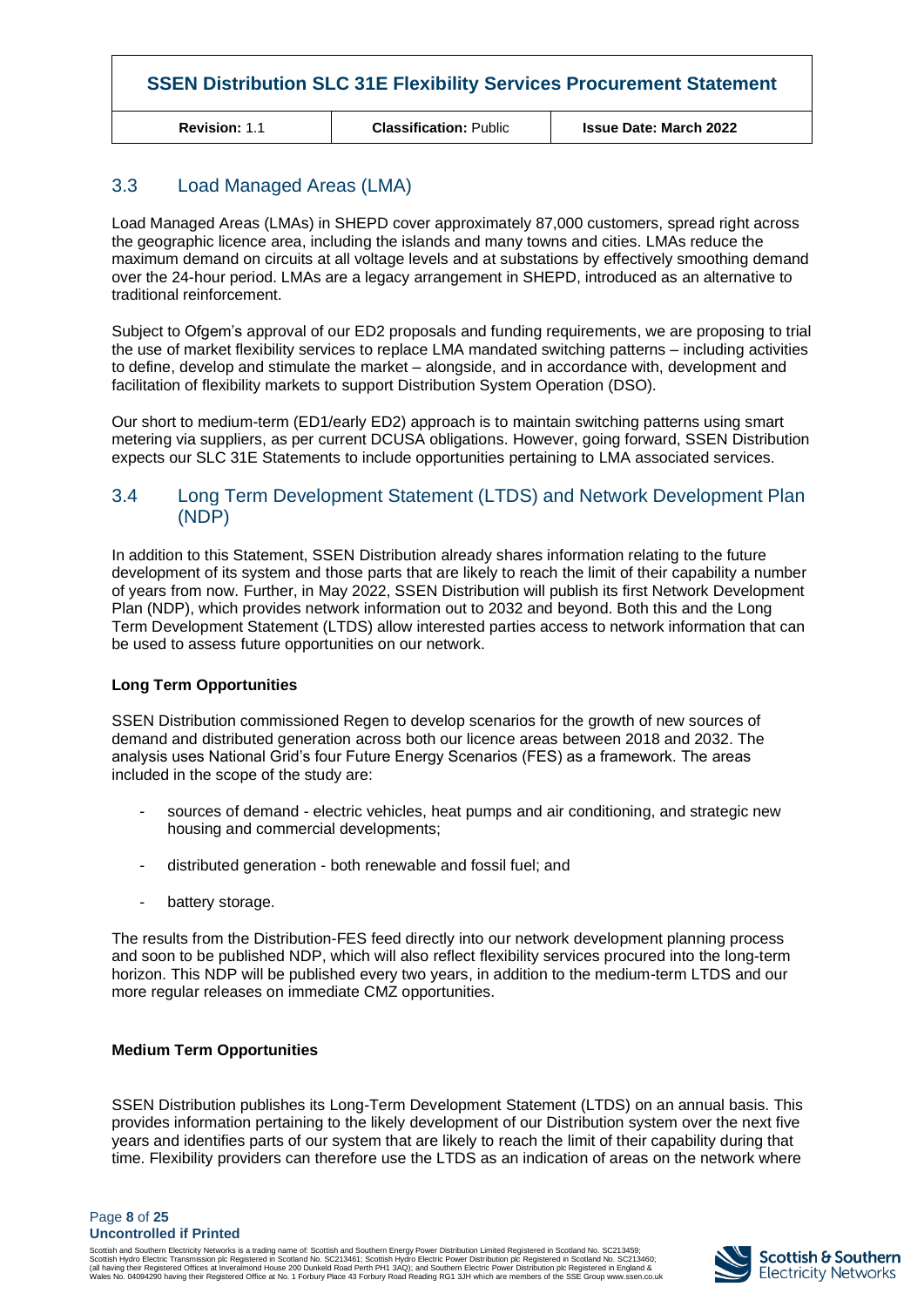| <b>SSEN Distribution SLC 31E Flexibility Services Procurement Statement</b> |                               |                               |  |  |  |  |  |
|-----------------------------------------------------------------------------|-------------------------------|-------------------------------|--|--|--|--|--|
| <b>Revision: 1.1</b>                                                        | <b>Classification: Public</b> | <b>Issue Date: March 2022</b> |  |  |  |  |  |

SSEN Distribution may require a service in the coming years. SSEN Distribution's LTDS and supporting information can be found here: [Long term development statements \(LTDS\) -](https://www.ssen.co.uk/our-services/tools-and-maps/long-term-development-statements-ltds/) SSEN

#### **Short term Opportunities**

In addition to this annual Flexibility Services Procurement Statement, SSEN Distribution has committed to providing detail on both past procurement activities and new CMZ opportunities on the ENA Open Networks' pages. Details of upcoming events and timelines for flexibility tenders can be accessed via the following links:

<https://www.energynetworks.org/creating-tomorrows-networks/open-networks>

<https://www.preceden.com/timelines/523803-flexibility-in-gb-timeline>

SSEN Distribution continues to deliver advanced engagement prior to formal release of CMZ Procurement activities through our website and the Flexible Power platform, press releases, engagement activities and direct interaction with our customers, further detail of this process is available later in this report.

## 3.5 2022 Procurement statement

All flexibility services that SSEN Distribution intends to procure in 2022/23 fall within the types listed above, covering reinforcement deferral, pre-fault and post fault services across our two licence areas.

In the following table we have called out the specific services we expect to tender for in each geographical/network zone, alongside any detail currently available on the size and expected volumes required and maximum connection voltage. Importantly, all SSEN Distribution CMZ services are technology-agnostic. As such, providers of storage, generation, demand-side response or energy efficiency services can respond to any tender.

Importantly, whilst this Statement sets out our immediate forecast of the potential requirements for flexibility services, SSEN Distribution will continue to review schemes throughout the year that may be triggered by, but not exclusively, changing network conditions, load growth and maintenance updates, all of which could identify new opportunities, as well as nullify or replace schemes included herein.

In addition, should new service types be developed or become available, these services may be implemented in addition to the zones covered by this Statement. In these cases, SSEN Distribution is committed to consulting with Ofgem and will produce, submit and an publish updated version of this Statement as required, in addition to advertising these new services through the normal routes.

Lastly, we have forecasted the services in the following table based upon the current Common Evaluation Methodology (CEM), which is due to be updated through the ENA Open Networks Project in the coming months. As such, prices included within this Statement are indicative, informed by CEM calculation but adjusted to values in line with our RIIO-ED2 plan. We will commit to re-running the CEM valuation for each service pre-tender to release more accurate price indications. The price structure of the Sustain service is also currently under review, with other DNOs amending this to become a Utilisation only service. We are involved in these discussions and, if ratified by the ENA Open Networks Project WS1A group, we will align and revise these procurements to ensure a common approach.

SSEN Distribution aims to run procurement over two distinct time horizons:

**Long Horizon**. Procured up to a year ahead of need and where services may be required for multiple years. These are typically for 4 year or rolling 1-year contracts, limited to 5 years in total, for the following service types:

#### Page **9** of **25 Uncontrolled if Printed**

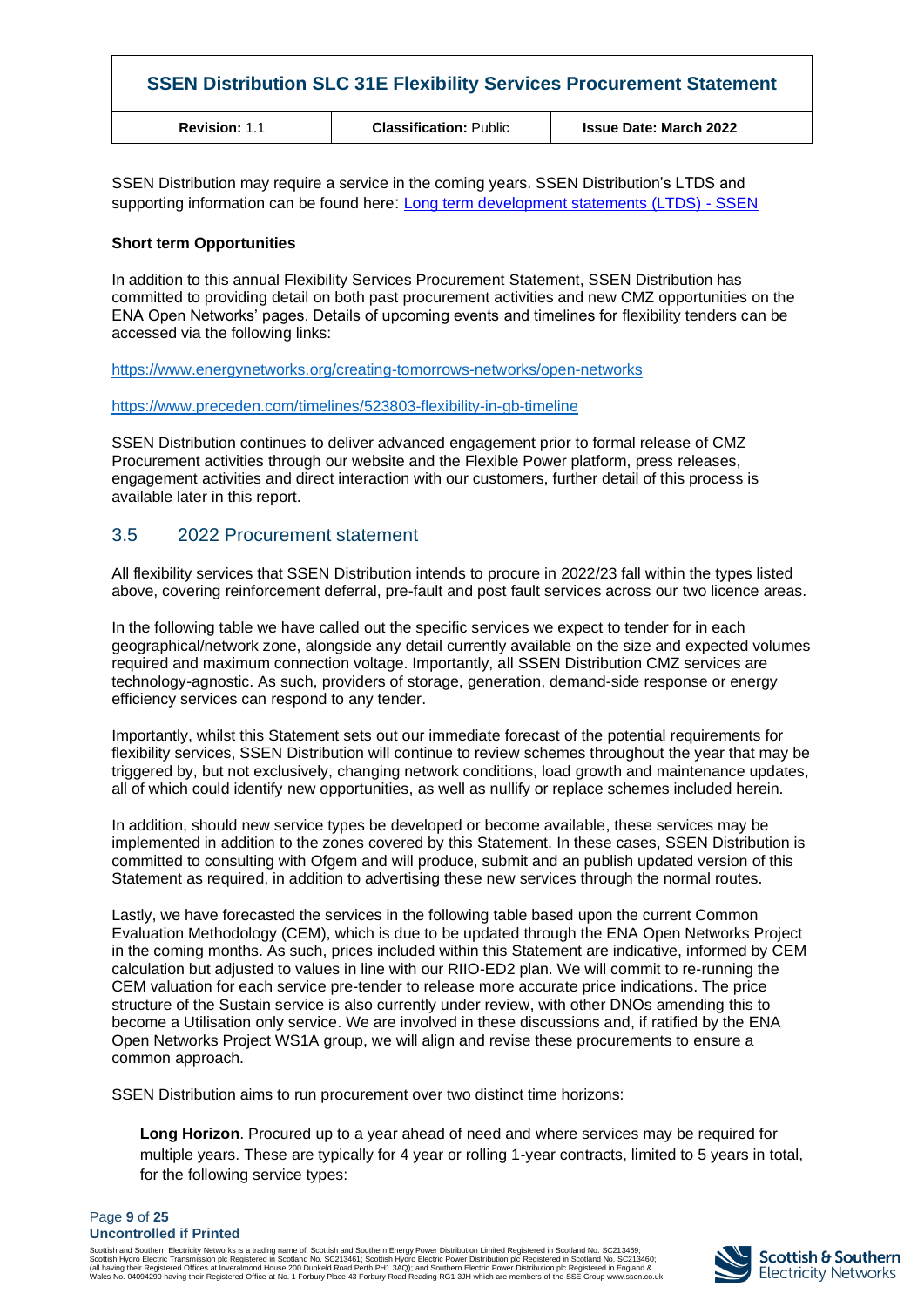| <b>SSEN Distribution SLC 31E Flexibility Services Procurement Statement</b> |                               |                               |  |  |  |  |  |  |
|-----------------------------------------------------------------------------|-------------------------------|-------------------------------|--|--|--|--|--|--|
| <b>Revision: 1.1</b>                                                        | <b>Classification: Public</b> | <b>Issue Date: March 2022</b> |  |  |  |  |  |  |

- a. Sustain services, based on long-term forecasts of network demand; and
- b. Pre-emptive Dynamic & Restore services, for areas with less resilience to faults and where flexibility services can be used in general contingency plans.

**Near Horizon**. Procured a few weeks or months ahead of need, these are typically one year rolling contracts (again limited to 5-years in total), for the following service types:

c. Secure, Dynamic or Restore Services, as required for specific network planned works.

The capping of contracts to five years is in line with industry best practice, detailed in the Open Networks Project WS1A Product 4 2019 report. This report is available here:

<https://www.energynetworks.org/creating-tomorrows-networks/open-networks>

In addition, SSEN Distribution may choose to re-tender existing zones when yearly contracts expire/approach the rolling over period, should new market applicants become available. These zonal contracts have all been placed under a one-year rolling agreement, capped at five years. Some zones may be re-tendered during this time and details on these zones are included below.

When moving into the formal procurement process, all new zones will be supported ahead of formal procurement through the release of zone maps, supporting detail and process guidance, all of which will be made available on the following websites:

[https://www.ssen.co.uk/ConnectionsInformation/GenerationAndStorage/FlexibleConnections/Current](https://www.ssen.co.uk/ConnectionsInformation/GenerationAndStorage/FlexibleConnections/CurrentCallsForFlexibility/) [CallsForFlexibility/](https://www.ssen.co.uk/ConnectionsInformation/GenerationAndStorage/FlexibleConnections/CurrentCallsForFlexibility/)

[Scottish and Southern Electricity Networks \(flexiblepower.co.uk\)](https://www.flexiblepower.co.uk/scottish-and-southern-electricity-networks)

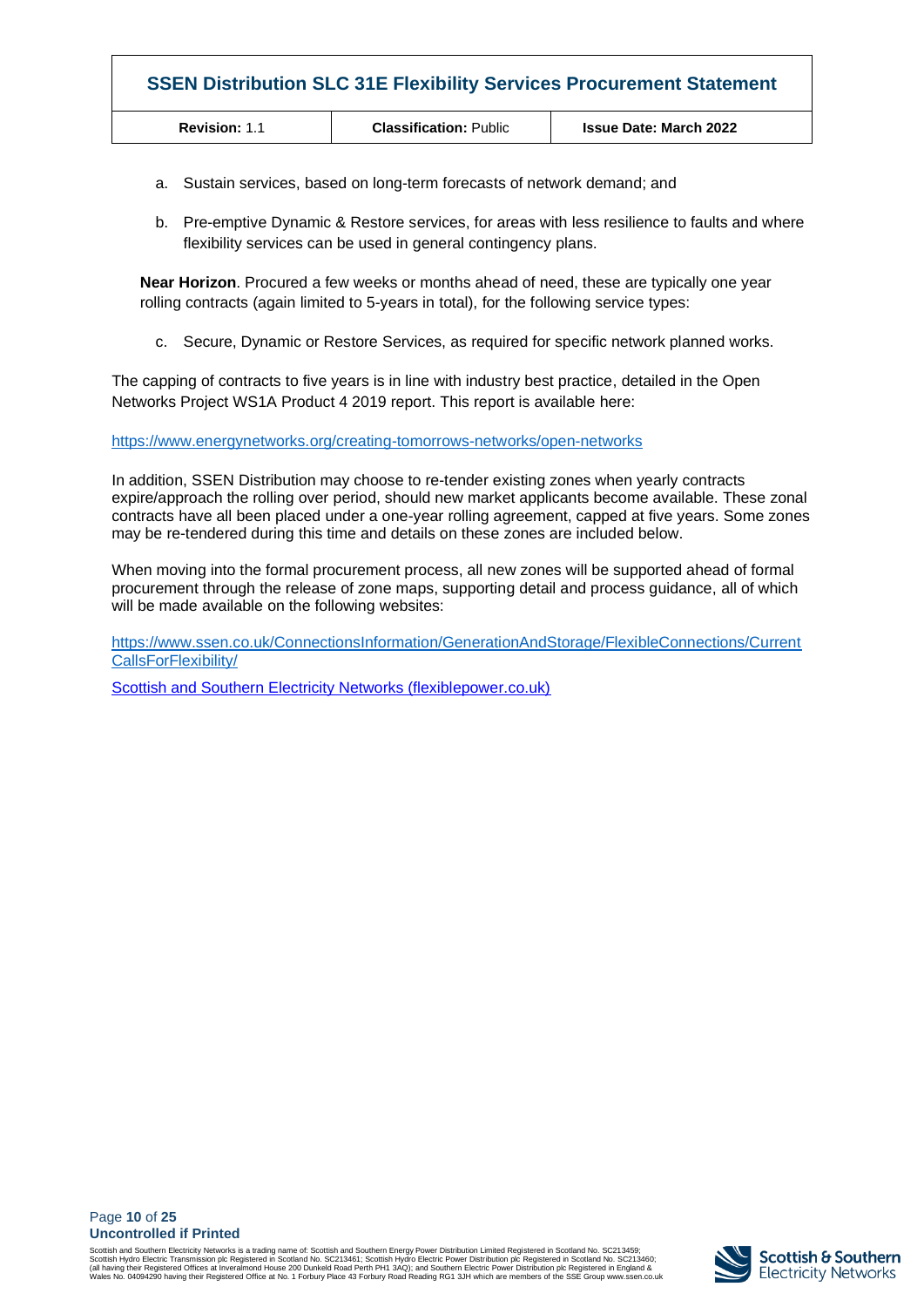**Revision:** 0.3 **Classification:** Public **Issue Date: March 2022**

#### 3.6 2022 New Zones

#### *Table 2 – SSEN Distribution 2022 CMZ procurement forecast*

| <b>License</b><br>Area | Zone                  | <b>Services</b><br><b>Required</b> | <b>Max MW</b><br>Required* | <b>Max</b><br><b>Voltage</b><br>Level | <b>Forecasted</b><br><b>Utilisation</b><br>$(MWh)**$ | <b>Seasons Required</b>     | <b>Availability</b><br><b>Ceiling</b><br>Price***<br>(E/MW/h) | <b>Utilisation</b><br><b>Ceiling</b><br>Price ***<br>(£/MWh) | <b>Availability</b><br><b>Service</b><br><b>Windows</b> | <b>Dispatch</b><br><b>Mechanism</b> | <b>Contract</b><br><b>Start</b><br>year |
|------------------------|-----------------------|------------------------------------|----------------------------|---------------------------------------|------------------------------------------------------|-----------------------------|---------------------------------------------------------------|--------------------------------------------------------------|---------------------------------------------------------|-------------------------------------|-----------------------------------------|
|                        |                       |                                    |                            |                                       |                                                      |                             |                                                               |                                                              |                                                         |                                     |                                         |
| <b>SEPD</b>            | Alderton              | Sustain                            | 0.45                       | 11kV                                  | 51                                                   | Winter/Spring/Autumn        | £300                                                          | £150                                                         | 17:30 - 20:00                                           | SSEN TEC +<br><b>Manual Process</b> | 2023                                    |
| <b>SEPD</b>            | Alresford             | Sustain                            | 0.98                       | 11kV                                  | 6.88                                                 | Winter/Spring/Autumn        | £300                                                          | £150                                                         | 17:00-18:00                                             | SSEN TEC +<br><b>Manual Process</b> | 2023                                    |
| <b>SEPD</b>            | Amesbury              | Sustain                            | 6.9                        | 132kV                                 | 23                                                   | Spring/Autumn/Summer        | £300                                                          | £150                                                         | 7:00 - 19:30                                            | SSEN TEC +<br><b>Manual Process</b> | 2024                                    |
| <b>SEPD</b>            | Ashling Road          | Sustain                            | 6                          | 11kV                                  | 152                                                  | Winter/Spring/Autumn        | £300                                                          | £150                                                         | $07:30 - 08:30$<br>16:00 - 22:00                        | SSEN TEC +<br><b>Manual Process</b> | 2024                                    |
| <b>SEPD</b>            | <b>Ashton Park</b>    | Sustain                            | 7.13                       | 33kV                                  | 231                                                  | Winter/Spring/Autumn        | £300                                                          | £150                                                         | 15:30 - 22:00                                           | SSEN TEC +<br><b>Manual Process</b> | 2024                                    |
| <b>SEPD</b>            | Denham                | Sustain                            | 21.4                       | 132kV                                 | 4229                                                 | Winter/Spring/Summer/Autumn | £75                                                           | £30                                                          | $07:30 - 22:30$                                         | SSEN TEC +<br><b>Manual Process</b> | 2023                                    |
| <b>SEPD</b>            | Egham                 | Sustain                            | 2.08                       | 11kV                                  | 44                                                   | Winter/Spring/Autumn        | £300                                                          | £150                                                         | 17:00 - 20:30                                           | SSEN TEC +<br><b>Manual Process</b> | 2023                                    |
| <b>SEPD</b>            | Farrington            | Sustain                            | 5.32                       | 11kV                                  | 327                                                  | Winter/Spring/Autumn        | £300                                                          | £150                                                         | 15:00 - 22:00                                           | SSEN TEC +<br><b>Manual Process</b> | 2023                                    |
| <b>SEPD</b>            | Fulscot               | Sustain                            | 1.44                       | 33kV                                  | 6                                                    | Winter/Spring/Autumn        | £300                                                          | £150                                                         | 17:00 - 19:00                                           | SSEN TEC +<br><b>Manual Process</b> | 2023                                    |
| <b>SEPD</b>            | Goring and<br>Cholsey | Sustain                            | 4.73                       | 33kV                                  | 156                                                  | Winter/Spring/Autumn        | £75                                                           | £150                                                         | 16:30 - 21:00                                           | SSEN TEC +<br><b>Manual Process</b> | 2023                                    |
| <b>SEPD</b>            | Harvard Lane          | Sustain                            | 2.84                       | 11kV                                  | 118                                                  | Winter/Spring/Autumn        | £300                                                          | £150                                                         | 16:30 - 22:00                                           | SSEN TEC +<br><b>Manual Process</b> | 2023                                    |
| <b>SEPD</b>            | Oxford                | Sustain                            | 3.5                        | 132kV                                 | 30                                                   | Spring/Autumn               | £300                                                          | £150                                                         | $16:30 -$<br>20:00                                      | SSEN TEC +<br><b>Manual Process</b> | 2024                                    |
| <b>SEPD</b>            | Stokenchurch          | Sustain                            | 2.75                       | 11kV                                  | 147                                                  | Winter/Spring/Autumn        | £300                                                          | £150                                                         | $7:30 - 08:30$<br>&<br>15:00 - 22:00                    | SSEN TEC +<br><b>Manual Process</b> | 2023                                    |
| <b>SEPD</b>            | Upton                 | Sustain                            | 13.1                       | 33kV                                  | 551                                                  | Winter/Spring/Summer/Autumn | £300                                                          | £150                                                         | 14:30 - 22:00                                           | SSEN TEC +<br><b>Manual Process</b> | 2024                                    |
| <b>SEPD</b>            | Yattendon             | Sustain                            | 16.62                      | 33kV                                  | 2,274                                                | Winter/Spring/Autumn        | £300                                                          | £150                                                         | $05:00 - 23:30$                                         | SSEN TEC +<br><b>Manual Process</b> | 2023                                    |
| <b>SEPD</b>            | Yeovil                | Sustain                            | 0.83                       | 33kV                                  | $\mathbf{1}$                                         | Winter/Spring/Autumn        | £300                                                          | £150                                                         | 17:00 - 18:30                                           | SSEN TEC +<br><b>Manual Process</b> | 2023                                    |
| <b>SEPD</b>            | Yetminster            | Sustain                            | 0.4                        | 11 <sub>kV</sub>                      | 17                                                   | Winter/Spring/Autumn        | £300                                                          | £150                                                         | $07:30 -$<br>08:30<br>16:00 - 19:30                     | SSEN TEC +<br><b>Manual Process</b> | 2023                                    |

3.7 \*This is the max MW required over the period of the contract. The earlier years will require less MW's as the overload grows over time.

\*\*Total utilisation over the period of the proposed contract, we could add a column in for contract length. However, this may restrict options as lower prices may drive longer contracts/deferral. \*\*\*ED2 quoted figures.

Page **11** of **25**

#### **Uncontrolled if Printed**

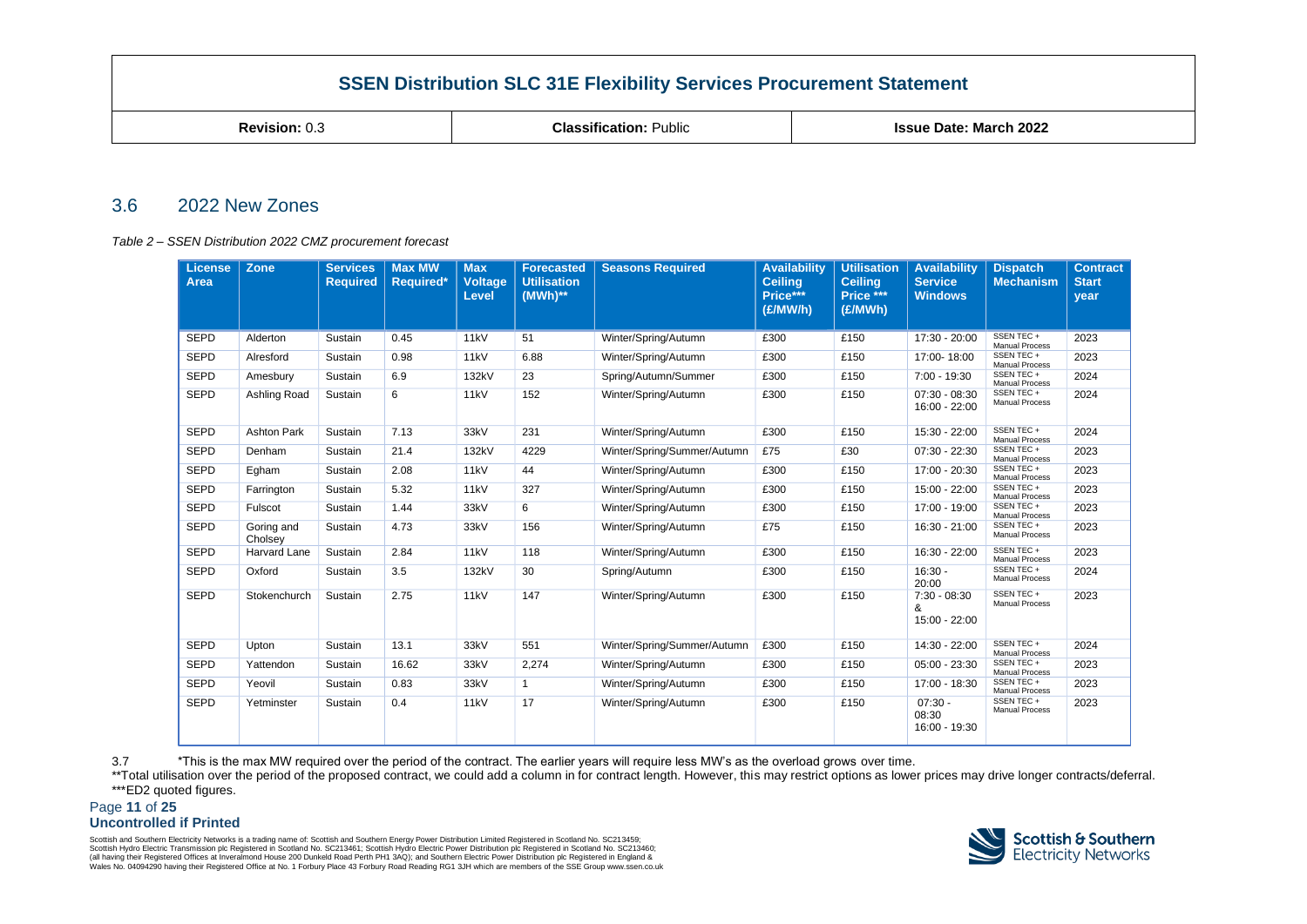**Revision:** 0.3 **Classification:** Public **Issue Date: March 2022**

## 3.8 Current Zones which may be re-tendered

| <b>Licence</b><br>area | <b>Zone</b>                    | <b>Services</b><br>required              | <b>MW</b><br>required | <b>Max</b><br>voltage<br>level | <b>Forecasted</b><br>volume required<br>(MWh, Season,<br><b>Window)</b> | <b>Dispatch</b><br>mechanism        |
|------------------------|--------------------------------|------------------------------------------|-----------------------|--------------------------------|-------------------------------------------------------------------------|-------------------------------------|
| <b>SHEPD</b>           | Islay                          | Secure, Dynamic<br>& Restore             | Uncapped              | 11kV                           | Outage/Fault linked                                                     | SSEN TEC +<br><b>Manual Process</b> |
| <b>SHEPD</b>           | Skye & Western<br><b>Isles</b> | Secure, Dynamic<br>& Restore             | Uncapped              | 33kV                           | Outage/Fault linked                                                     | SSEN TEC +<br><b>Manual Process</b> |
| SHEPD                  | Port Ann                       | Secure, Dynamic<br>& Restore             | Uncapped              | 33kV                           | Outage/Fault linked                                                     | SSEN TEC +<br><b>Manual Process</b> |
| <b>SHEPD</b>           | Achintee                       | Secure, Dynamic<br>& Restore             | Uncapped              | 11kV                           | Outage/Fault linked                                                     | SSEN TEC +<br><b>Manual Process</b> |
| <b>SHEPD</b>           | Cassley                        | Secure, Dynamic<br>& Restore             | Uncapped              | 33kV                           | Outage/Fault linked                                                     | SSEN TEC +<br><b>Manual Process</b> |
| <b>SHEPD</b>           | Kilmelford                     | Secure, Dynamic<br>& Restore             | Uncapped              | 11kV                           | Outage/Fault linked                                                     | SSEN TEC +<br><b>Manual Process</b> |
| <b>SHEPD</b>           | Dunoon                         | Secure, Dynamic<br>& Restore             | Uncapped              | 33kV                           | Outage/Fault linked                                                     | SSEN TEC +<br><b>Manual Process</b> |
| <b>SHEPD</b>           | Aultbea                        | Secure, Dynamic<br>& Restore             | Uncapped              | 11kV                           | Outage/Fault linked                                                     | SSEN TEC +<br><b>Manual Process</b> |
| <b>SHEPD</b>           | Ullapool                       | Secure, Dynamic<br>& Restore             | Uncapped              | 11kV                           | Outage/Fault linked                                                     | SSEN TEC +<br><b>Manual Process</b> |
| <b>SHEPD</b>           | Fort William                   | Secure, Dynamic<br>& Restore             | Uncapped              | 33kV                           | Outage/Fault linked                                                     | SSEN TEC +<br><b>Manual Process</b> |
| <b>SHEPD</b>           | Logie Pert                     | Sustain, Secure,<br>Dynamic &<br>Restore | 2.6MW,<br>Uncapped    | 33kV                           | 95MWh, May-<br>August 00:00-23:59                                       | SSEN TEC +<br><b>Manual Process</b> |
| <b>SEPD</b>            | Rownhams                       | Secure, Dynamic<br>& Restore             | Uncapped              | 33kV                           | Outage/Fault linked                                                     | SSEN TEC +<br><b>Manual Process</b> |
| <b>SEPD</b>            | Havant                         | Secure, Dynamic<br>& Restore             | Uncapped              | 33kV                           | Outage/Fault linked                                                     | SSEN TEC +<br><b>Manual Process</b> |

*Table 3 – SSEN Distribution existing CMZ for potential re-tender in 2022*

#### Page **12** of **25 Uncontrolled if Printed**

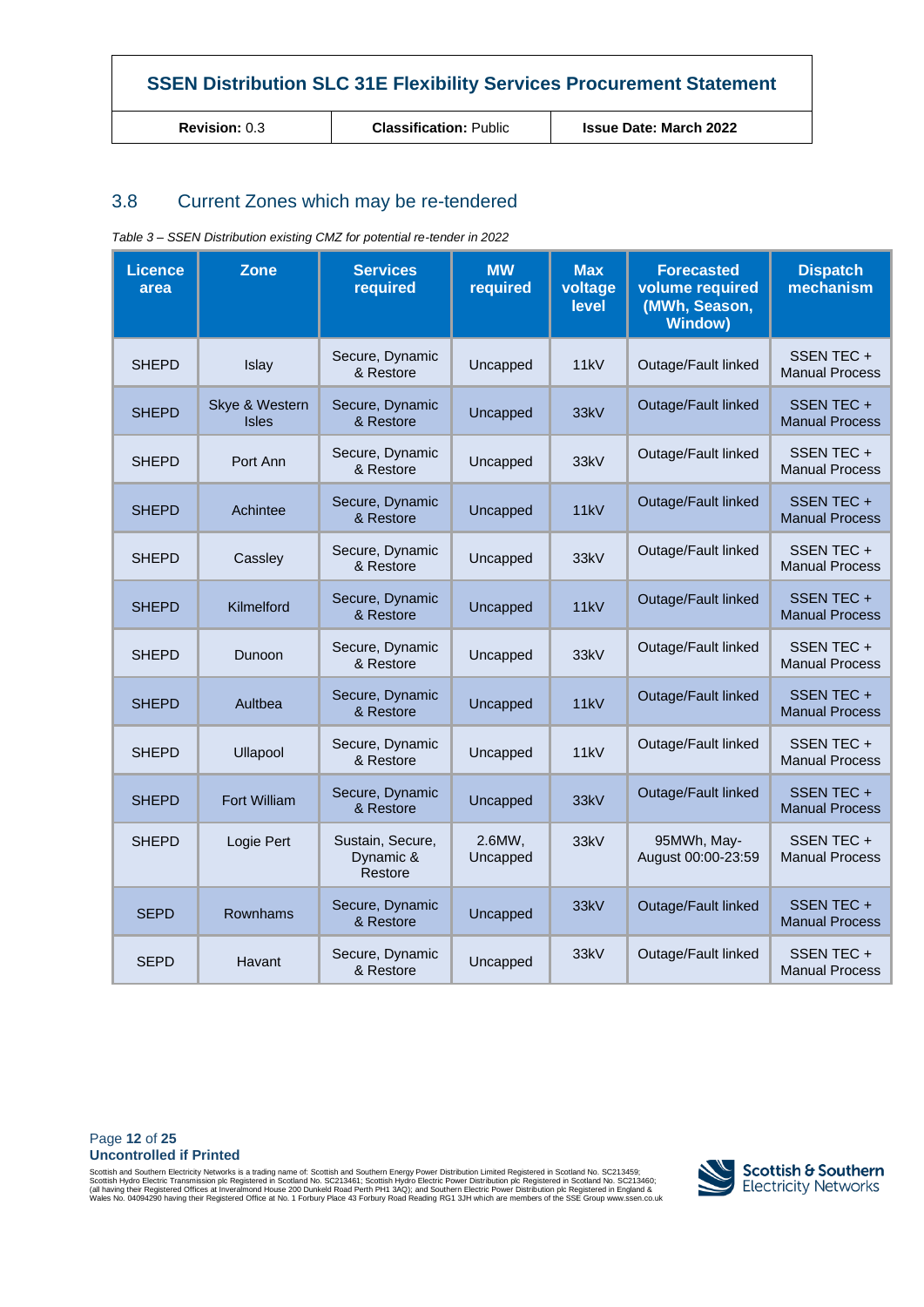| <b>SSEN Distribution SLC 31E Flexibility Services Procurement Statement</b> |                               |  |  |  |  |  |  |  |
|-----------------------------------------------------------------------------|-------------------------------|--|--|--|--|--|--|--|
| <b>Revision: 1.1</b>                                                        | <b>Issue Date: March 2022</b> |  |  |  |  |  |  |  |

## 3.9 Potential Future Tenders

*Table 4 – SSEN Distribution potential CMZ opportunities for 2023 onwards (future reporting years)*

<span id="page-12-0"></span>

| <b>Licence</b><br>Area | <b>Zone</b>                | <b>Services</b><br><b>Required</b> | <b>Max Voltage Market Test</b><br><b>Level</b> | Year |
|------------------------|----------------------------|------------------------------------|------------------------------------------------|------|
| <b>SHEPD</b>           | Abernethy                  | Sustain                            | 33kV                                           | 2023 |
| <b>SEPD</b>            | Sustain<br><b>Bemerton</b> |                                    | 33kV                                           | 2023 |
| <b>SEPD</b>            | <b>Bruton</b>              | Sustain                            | 33kV                                           | 2023 |
| <b>SEPD</b>            | Calne                      | Sustain                            | 33kV                                           | 2023 |
| <b>SHEPD</b>           | Keith                      | Sustain                            | 33kV                                           | 2023 |
| <b>SHEPD</b>           | Port Ann                   | Sustain                            | 33kV                                           | 2023 |
| <b>SHEPD</b>           | Scorradale<br>Sustain      |                                    | 33kV                                           | 2023 |
| <b>SEPD</b>            | Wareham                    | Sustain                            | 33kV                                           | 2023 |

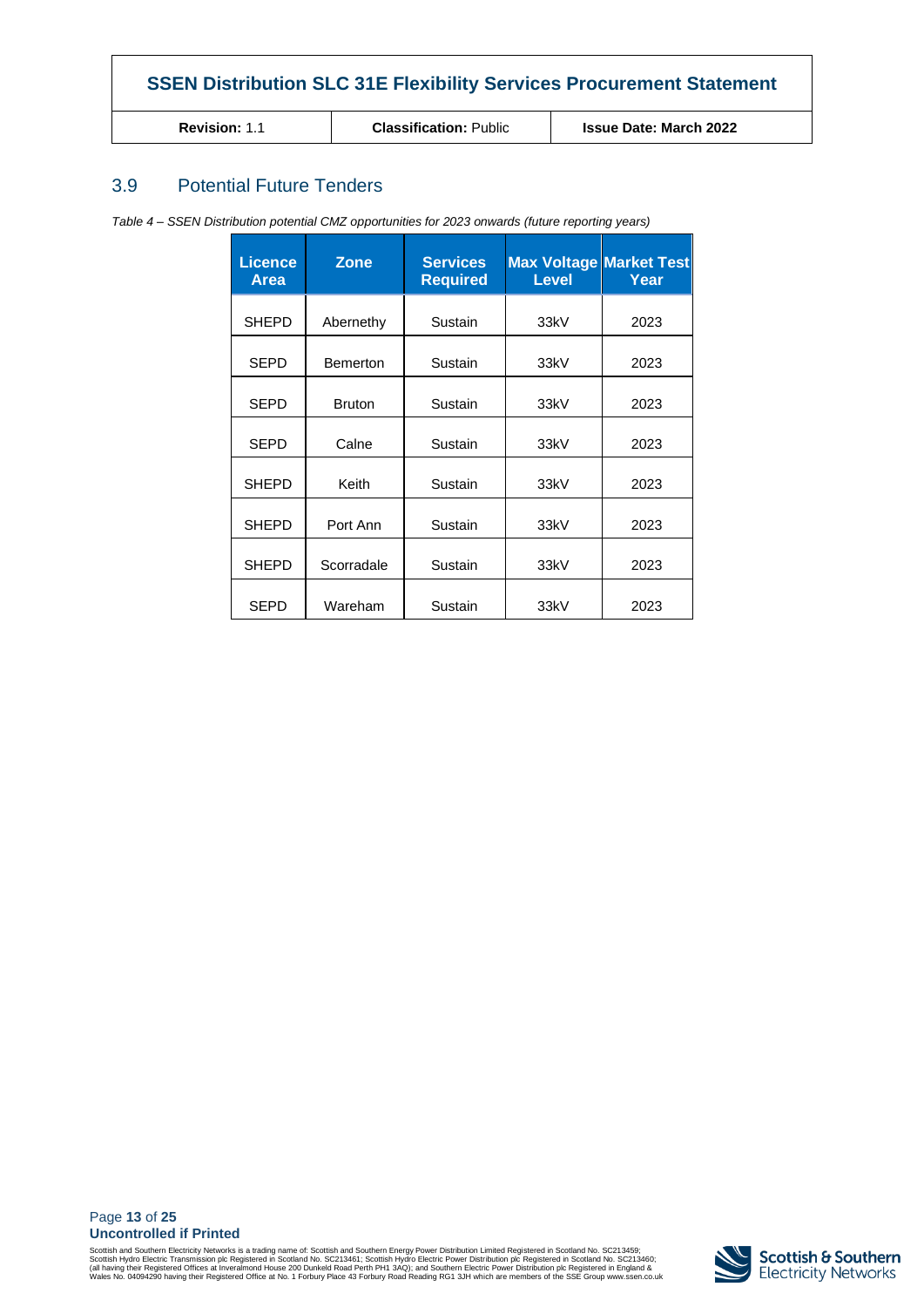**Revision:** 1.1 **Classification:** Public **Issue Date: March 2022**

## **4 Tendering Process**

SSEN Distribution considers the procurement of flexibility services to be a regulated contract under the Utilities Contract Regulations 2016 / Utilities Contract (Scotland) Regulations 2016 and, as such, procurement is directly managed by SSE's Procurement & Commercial teams to ensure nondiscrimination, fairness and transparency.

A Dynamic Purchasing System (DPS) is considered to be the most efficient means of procuring these services at scale within the procurement regulations. In 2021, following a process of market consultation, SSEN Distribution implemented a DPS for its procurement of all current and future flexibility services.

Providers wishing to be included in tenders must register on SSEN Distribution's DPS and complete a Pre-Qualification Questionnaire (PQQ) to confirm they meet the minimum eligibility criteria for providing flexibility services. The steps for this process are described and illustrated (in Diagram 1) below:

- There is a separate PQQ for each SSEN Distribution licence area: the North of Scotland (for our Scottish Hydro Electric Power Distribution plc (SHEPD) licence area) and South England (for our Southern Electric Power Distribution plc (SEPD) licence area). Providers should complete the PQQs for the region where their assets are located.
- Providers can register and complete pre-qualification at any time, but it must be no later than 10 working days before participating in an Invitation to Tender.

Providers that pass pre-qualification will be added to the 'Select List' of qualified providers and will receive any Invitation To Tender (ITT) issued for that region. Providers only need to pass prequalification once to receive invitations to all future tenders.



*Diagram 1: DPS Process Map*

The number of tenders and their dates/durations are driven by demand within SSEN Distribution. We are working to establish a regular calendar for long-horizon procurement that is aligned with other DNOs, as per the diagram (Diagram 2) below, where both formal, bi-annual tender blocks and infrequent mini tenders are shown. Mini tenders are used to cover individual or small groups of zones where flexibility requirements have been identified within a shorter timeframe, having not been used

#### Page **14** of **25 Uncontrolled if Printed**

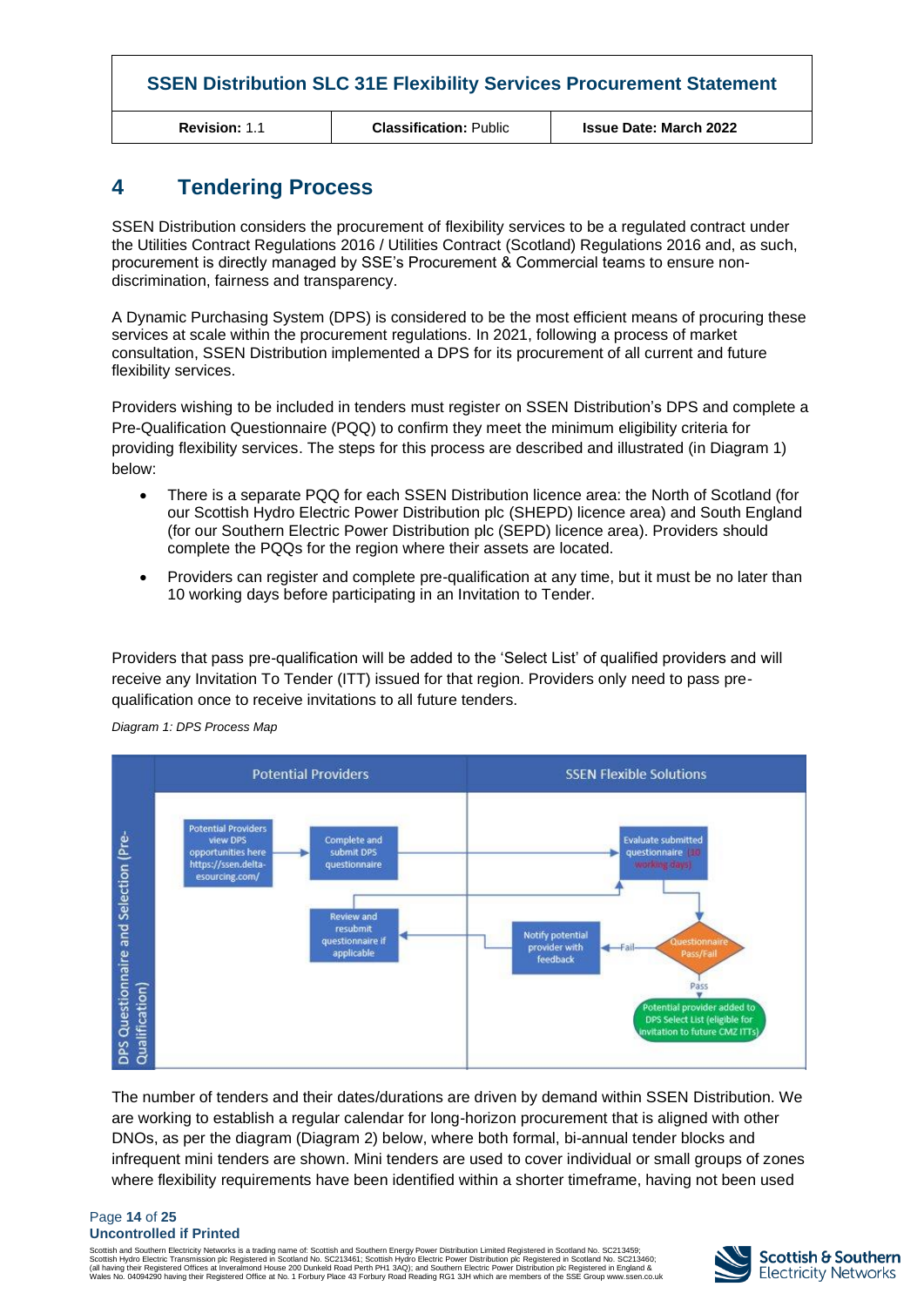| <b>SSEN Distribution SLC 31E Flexibility Services Procurement Statement</b> |                               |                               |  |  |  |  |  |
|-----------------------------------------------------------------------------|-------------------------------|-------------------------------|--|--|--|--|--|
| <b>Revision: 1.1</b>                                                        | <b>Classification: Public</b> | <b>Issue Date: March 2022</b> |  |  |  |  |  |

previously. For example, where new planned outages are being defined as part of maintenance works, which were not visible at the point of annual studies being completed. These mini tenders are still compliant within the procurement processes detailed within this Statement and will also use the DPS to register and run the tender activity.

#### *Diagram 2: Example Procurement Timeline*

| <b>Activity</b>             | <b>Scope</b>                                                  |     | <b>Example Timeline</b> |           |           |  |  |                 |      |     |                      |       |
|-----------------------------|---------------------------------------------------------------|-----|-------------------------|-----------|-----------|--|--|-----------------|------|-----|----------------------|-------|
| Pre-Qual<br>Promotion       | All potential providers, all<br>zones, ongoing.               |     |                         |           |           |  |  |                 |      |     |                      |       |
| Long Horizon<br>Procurement | Long term forecast (Sustain).<br>Areas with lower resilience. |     | <b>Summer Tender</b>    |           |           |  |  |                 |      |     | <b>Autumn Tender</b> |       |
| Near Horizon<br>Procurement | Planned works.                                                |     | Mini                    | Mini      |           |  |  |                 | Mini |     |                      |       |
|                             |                                                               | lan |                         | Feb   Mar | Apr   May |  |  | Jun Jul Aug Sep |      | Oct | <b>Nov</b>           | Dec - |

All SSEN Distribution CMZ services are technology-agnostic. As such, providers of storage, generation, demand-side response or energy efficiency services can respond to any tenders as long as they have registered and pass the pre-qualification stage. This also enables providers or consortiums to collate separate technologies or approaches to meet the requirements of specific bids, providing the 'combined' offer is prequalified in the DPS ahead of the tender.

SSEN may opt to limit or restrict the amount of intermittent generation within a tender based solely on the network topography where the ability to maintain a stable voltage is crucial for the resilience of supplies. Where this is the case, this will be clearly set out in the relevant documentation / tender specification.

## 4.1 Visibility of Opportunities

To facilitate fair competition, SSEN Distribution hosts pre-tender market engagement, including a formal webinar to explain to interested parties the principles of flexibility services and the full end-toend process. This ensures potential providers have sufficient time to register before the tender is released.

For every new procurement and in addition to notices released within the DPS, SSEN Distribution will release details on forthcoming opportunities on both its website and its Flexible Power system, as well as through updating the ENA flexibility timeline.

4.2 Flexible Power is a collaborative system developed across five DNOs (SSEN Distribution, Western Power Distribution, Scottish Power Energy Networks, Northern Power Grid and Electricity North West Limited) and is designed to improve efficiency and scalability of flexibility service implementation, as well as offering an improved customer experience, contract management and settlement functions.

Access to the abovementioned sites can be obtained through the following links:

SSEN Distribution Flexibility Pages –

[https://www.ssen.co.uk/ConnectionsInformation/GenerationAndStorage/FlexibleConnections/Current](https://www.ssen.co.uk/ConnectionsInformation/GenerationAndStorage/FlexibleConnections/CurrentCallsForFlexibility/) [CallsForFlexibility/](https://www.ssen.co.uk/ConnectionsInformation/GenerationAndStorage/FlexibleConnections/CurrentCallsForFlexibility/)

SSEN Distribution Flexible Power –

<https://www.flexiblepower.co.uk/scottish-and-southern-electricity-networks>

#### Page **15** of **25 Uncontrolled if Printed**

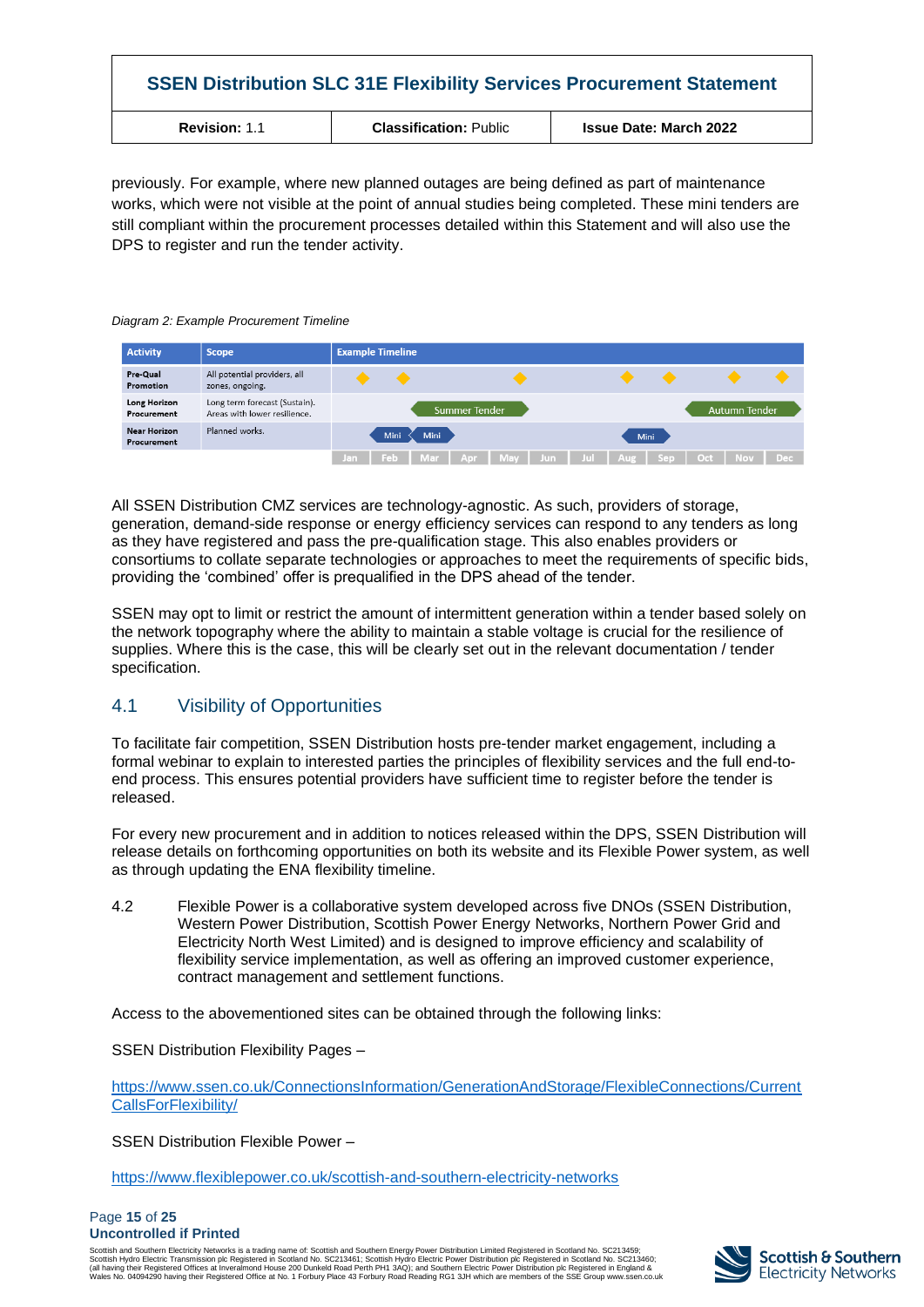| <b>SSEN Distribution SLC 31E Flexibility Services Procurement Statement</b> |                               |                               |  |
|-----------------------------------------------------------------------------|-------------------------------|-------------------------------|--|
| <b>Revision: 1.1</b>                                                        | <b>Classification: Public</b> | <b>Issue Date: March 2022</b> |  |

ENA Flexibility Timeline –

<https://www.preceden.com/timelines/523803-flexibility-in-gb-timeline>

#### 4.3 Pricing strategy

In previous years, SSEN Distribution's pricing strategy has been to achieve a market clearing price following an initial sealed bid process and a second, Best and Final Offer tender round.

We are constantly engaging with our stakeholders to understand how we can facilitate greater participation in flexibility services. On the basis of this feedback, and to standardise approaches with other DNOs, we are moving to more framework-based procurement. This direction aligns with ESO flexibility services and is being detailed within the ENA Open Networks Project WS1A, outputs of which will inform SSEN Distribution's approach. Following the implementation of our new DPS and the ongoing goal to move closer to real-time procurement of flexibility, beginning in April 2022, SSEN Distribution will set and publish indicative prices for each service, based on the price of alternatives to flexibility as follows:

- For Secure/Dynamic services: The market price of mobile diesel generation.
- For Restore services: The cost of customer compensation for power cuts.

This does not preclude providers from bidding in at higher prices, however their services are unlikely to be used if there are cheaper alternatives available.

For Sustain tenders, any price guidance will depend on the specific CMZ requirements. However, in all cases, given that Sustain guide prices are based on achieving annual flexibility costs lower than the net present value of network reinforcement capital investment, this will be determined through our use of the CEM Tool.

Under our Sustain service, both availability and utilisation prices are agreed at the point of contract and SSEN Distribution commits to paying Service Providers an availability payment for this response within the identified service windows and for the duration of the contract. This gives providers an assured income under the contract independent of actual use. Utilisation is only paid should the service be called upon. However, other DNO's are proposing or implementing a Utilisation only Sustain service, in the interests of commonality and standardisation SSEN is in discussion through the ENA Open Networks project to ensure any changes are reviewed and implemented across all DNOs. As such we may update our Sustain service payment structure early in the 2022-23 financial year.

Under our Secure service and in some dynamic services, both availability and utilisation prices are agreed at the point of contract. However, no availability periods are agreed as outages can be subject to change. SSEN Distribution commits to setting the Dynamic availability periods with the provider no less than 48 hours before the requirement and will pay any availability and utilisation in response to services provided during the service window.

Our Restore services are utilisation only services. Utilisation prices are agreed at the point of contract. Should faults occur, the provider is called upon, and, if available to respond, paid for all services provided until such time as the network has been restored to intact conditions.

Page **16** of **25 Uncontrolled if Printed**

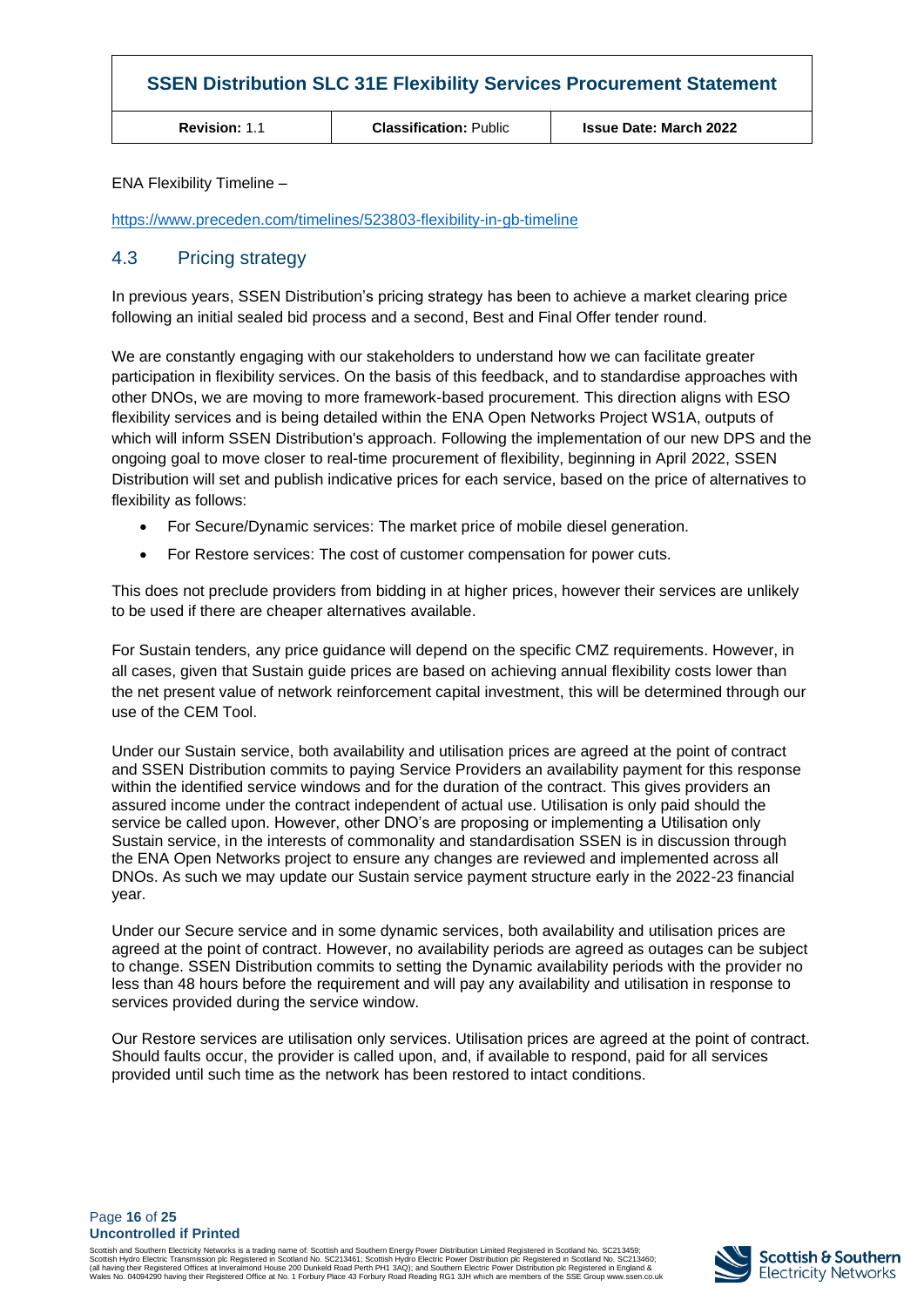**Revision:** 1.1 **Classification:** Public **Issue Date: March 2022**

#### 4.4 Contract award arrangements

Each tender is usually divided lots, where each lot is for a specific CMZ. Via the DPS, those providers invited to tender will be able to view details of the requirements for each CMZ, ask questions and decide if they wish to participate.

In a standard services tender, providers will be asked to:

- Confirm which lots (CMZs) and services they are bidding for;
- Answer the Tender Evaluation Criteria questions;
- Submit price bids; and
- Agree to the standard contract terms and conditions.

The deadline for submissions will be communicated in the ITT. Bidders for standard services that meet the minimum technical/service criteria and agree to the contract terms and conditions will be awarded a contract. Sustain and other bespoke services are subject to business case review before contract award.

Flexibility service contracts are awarded for a minimum of 1 year, with the option to renew annually up to 5 years if there are ongoing requirements in the CMZ.

Contracts provide a framework agreement under which services can be called off (with the exception of Sustain contracts which may include specific service windows). Whilst we strive to ensure flexibility is procured where and when needed, a contract does not guarantee that services will be used for the following reasons:

- SSEN Distribution may award contracts to multiple providers within a CMZ to reach required capacity or to achieve greater resilience.
- Decisions about which provider to use are taken based on several factors including cost and quality, but most importantly the suitability of the provider and DER to each service event.
- The demand for flexibility in an area may change with time.

Every effort is made to ensure that the timescales for each stage of the procurement process allow market participants to effectively participate and respond to opportunities.

Table 5 sets out the timescales targeted.

| <b>Stage</b>                          | Activity                                                                       | Who can<br>participate                                     | <b>Typical Duration/Deadline</b><br>Long-Horizon                                                                      |                                    |
|---------------------------------------|--------------------------------------------------------------------------------|------------------------------------------------------------|-----------------------------------------------------------------------------------------------------------------------|------------------------------------|
|                                       |                                                                                |                                                            | Long Horizon<br>Procurement                                                                                           | <b>Near Horizon</b><br>Procurement |
| Registration and<br>Pre-Qualification | Providers register on<br>DPS, answer pre-<br>qualification<br>questions/upload | Any provider with<br>existing or planned<br>assets in SSEN | Can be done at any time but<br>must be completed 10 working<br>days prior to an ITT to be<br>included in that tender. |                                    |

*Table 5 – SSEN Distribution Procurement and Contract award process*

#### Page **17** of **25 Uncontrolled if Printed**

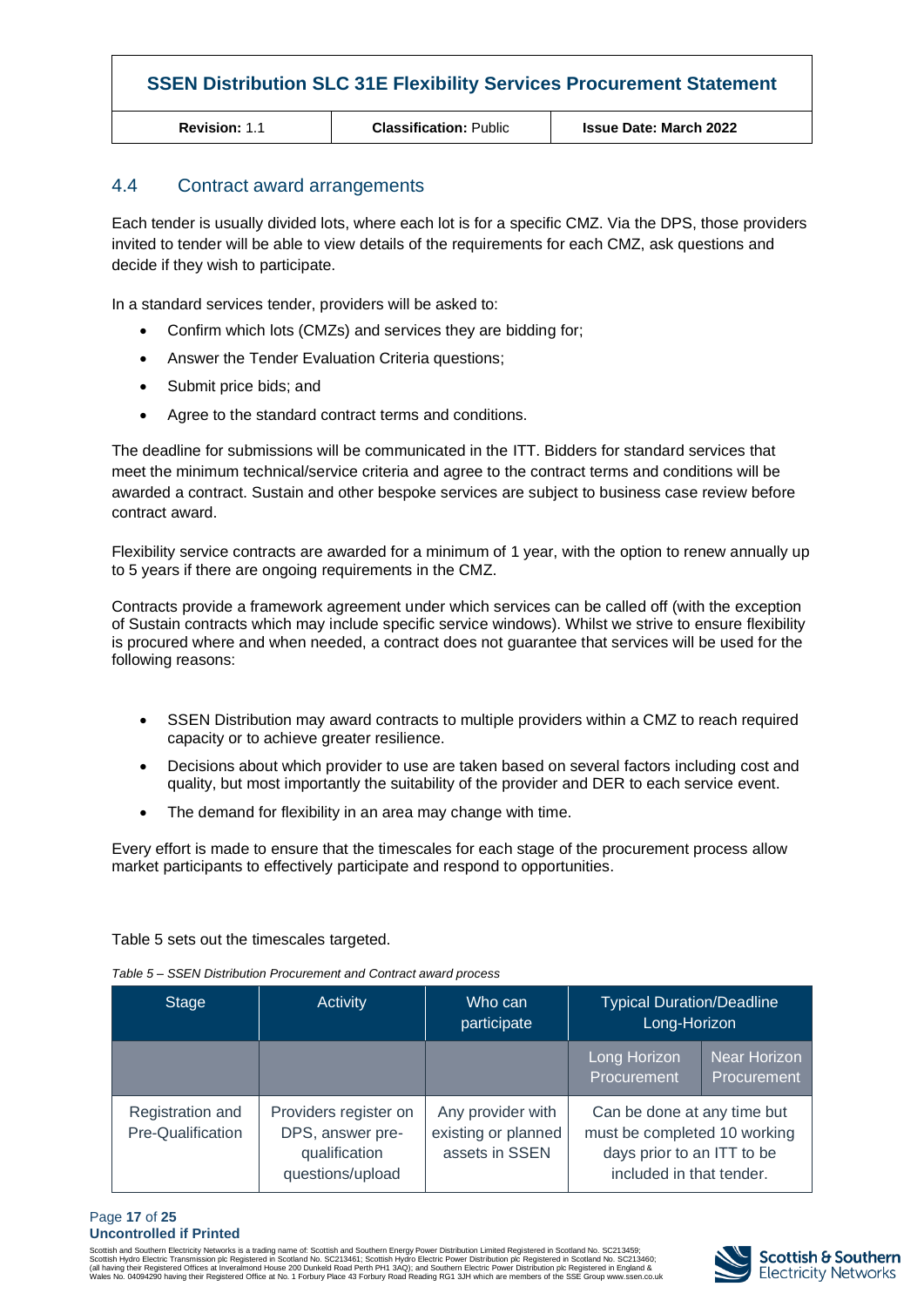**Classification:** Public **Integral Issue Date: March 2022** 

|                                                   | related<br>documentation.                                                                                                                | <b>Distribution</b><br>regions.                                              |         |        |
|---------------------------------------------------|------------------------------------------------------------------------------------------------------------------------------------------|------------------------------------------------------------------------------|---------|--------|
| Respond to ITT                                    | Providers answer<br>tender questionnaire,<br>submit pricing and<br>agree to standard<br>terms and conditions.                            | Providers who<br>have passed pre-<br>qualification and<br>invited to tender. | 1 month | 1 week |
| Clarify and<br>evaluate<br>responses              | <b>SSEN Distribution will</b><br>discuss any<br>clarifications and<br>score provider<br>submissions.                                     | Providers who<br>have responded to<br>tender.                                | 1 month | 1 week |
| <b>Award Contracts</b>                            | <b>Providers and SSEN</b><br>Distribution complete<br>contract schedules<br>and sign.                                                    | Providers who<br>meet the minimum<br>technical/service<br>criteria.          | 2 weeks | 1 week |
| Onboarding                                        | Providers enter<br>details on Achilles so<br>that Purchase Orders<br>can be raised and<br>payments made for<br>any services<br>provided. | Contracted<br>providers                                                      | 2 weeks | 1 week |
| <b>Flexible Power</b><br>Onboarding<br>(optional) | Providers create API<br>endpoint and test<br>integration, with 3rd<br>party support if<br>required.                                      | Contracted<br>Providers                                                      | 1 month | n/a    |

At the point of Contract Award, the time taken to finalise contractual details can vary, but this is mitigated through the use of the Industry Standard Agreement developed as per the ENA Open Networks Standard contract (Version 2, released in December 2021). SSEN Distribution is a leading party on the production of this industry standard contract, implementing it in any new tenders and uploading the latest approved version as soon as it is signed off. This contract can be accessed through our Flexible Connections webpage: <https://www.ssen.co.uk/FlexibleConnections/>

## 4.5 Service dispatch mechanism

SSEN Distribution currently utilises a manual dispatch process, using a combination of email and telephone-based communications. However, our Flexible Power system will provide automation to this process and following significant development we expect to trial this functionality in 2022. We have also contributed to the ENA Open Networks Project WS1A Product 3, which sought to identify good practice and encourage alignment within dispatch and Settlement processes, with outputs feeding into and revising our approach. Details on the outputs of that Product can be found here:

[https://www.energynetworks.org/industry-hub/resource-library/open-networks-2019-ws1a-p3](https://www.energynetworks.org/industry-hub/resource-library/open-networks-2019-ws1a-p3-dispatch-settlement-processes.pdf) [dispatch-settlement-processes.pdf](https://www.energynetworks.org/industry-hub/resource-library/open-networks-2019-ws1a-p3-dispatch-settlement-processes.pdf)

#### Page **18** of **25 Uncontrolled if Printed**

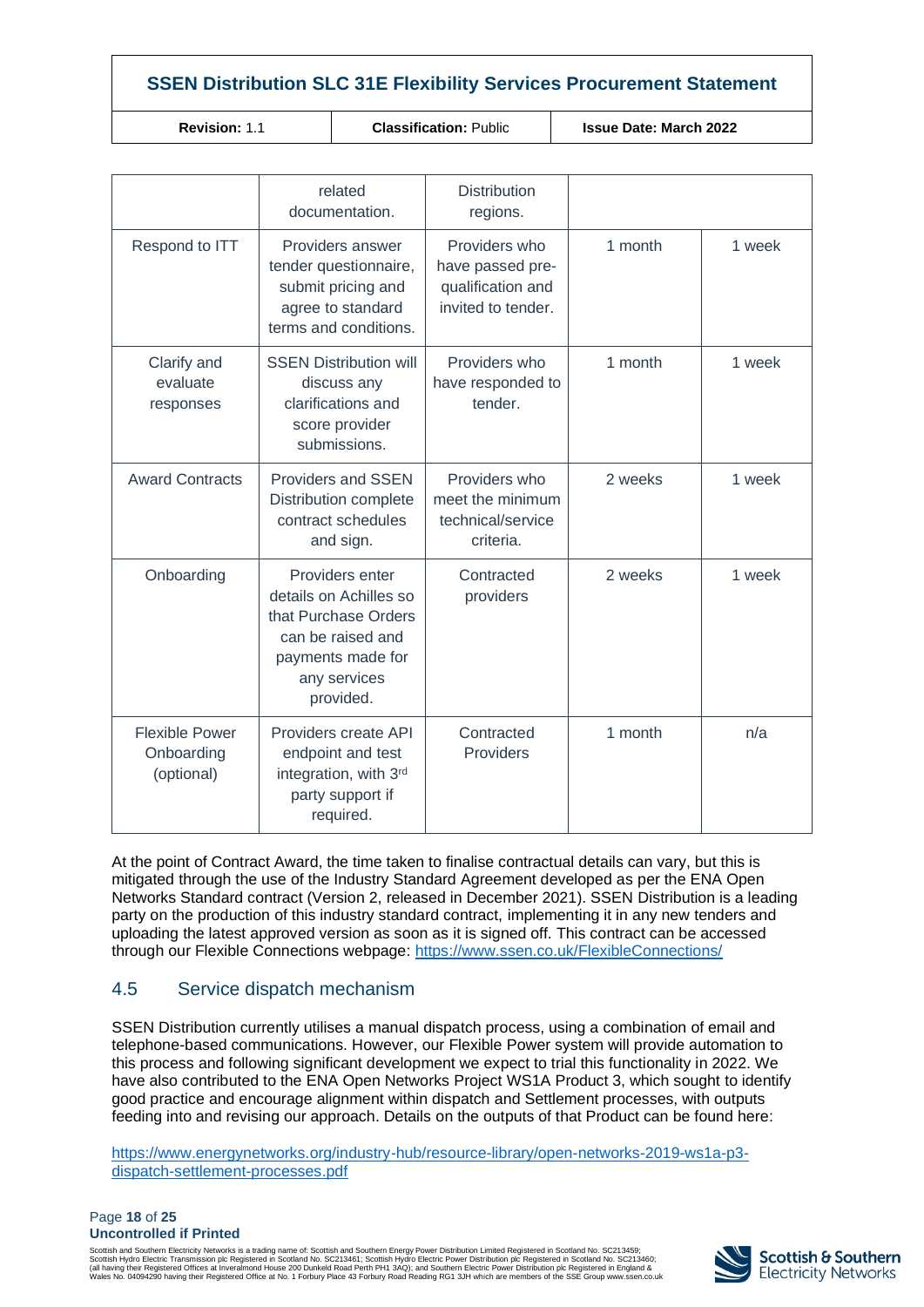| <b>SSEN Distribution SLC 31E Flexibility Services Procurement Statement</b> |                               |                               |
|-----------------------------------------------------------------------------|-------------------------------|-------------------------------|
| <b>Revision: 1.1</b>                                                        | <b>Classification: Public</b> | <b>Issue Date: March 2022</b> |

SSEN Distribution utilises a 'Total Evaluated Cost' (TEC) process to inform both our bid assessment and dispatching principles, with dispatch priority across multiple providers based on the following criteria:

- Asset location (in relation to the constraint);
- Asset type/ability (for example, intermittent generation or assets unable to provide incremental increase/decrease may not qualify in certain scenarios);
- Asset service price;
- CO2/Environmental impact; and
- Asset reliability.

This transparent process should ensure flexibility services are delivered within the optimum balance of cost effectiveness and network reliability while remaining fair to providers. The principles governing our dispatch mechanism and criteria are available to download on our Flexible Connections webpage:

<https://www.ssen.co.uk/FlexibleConnections/>

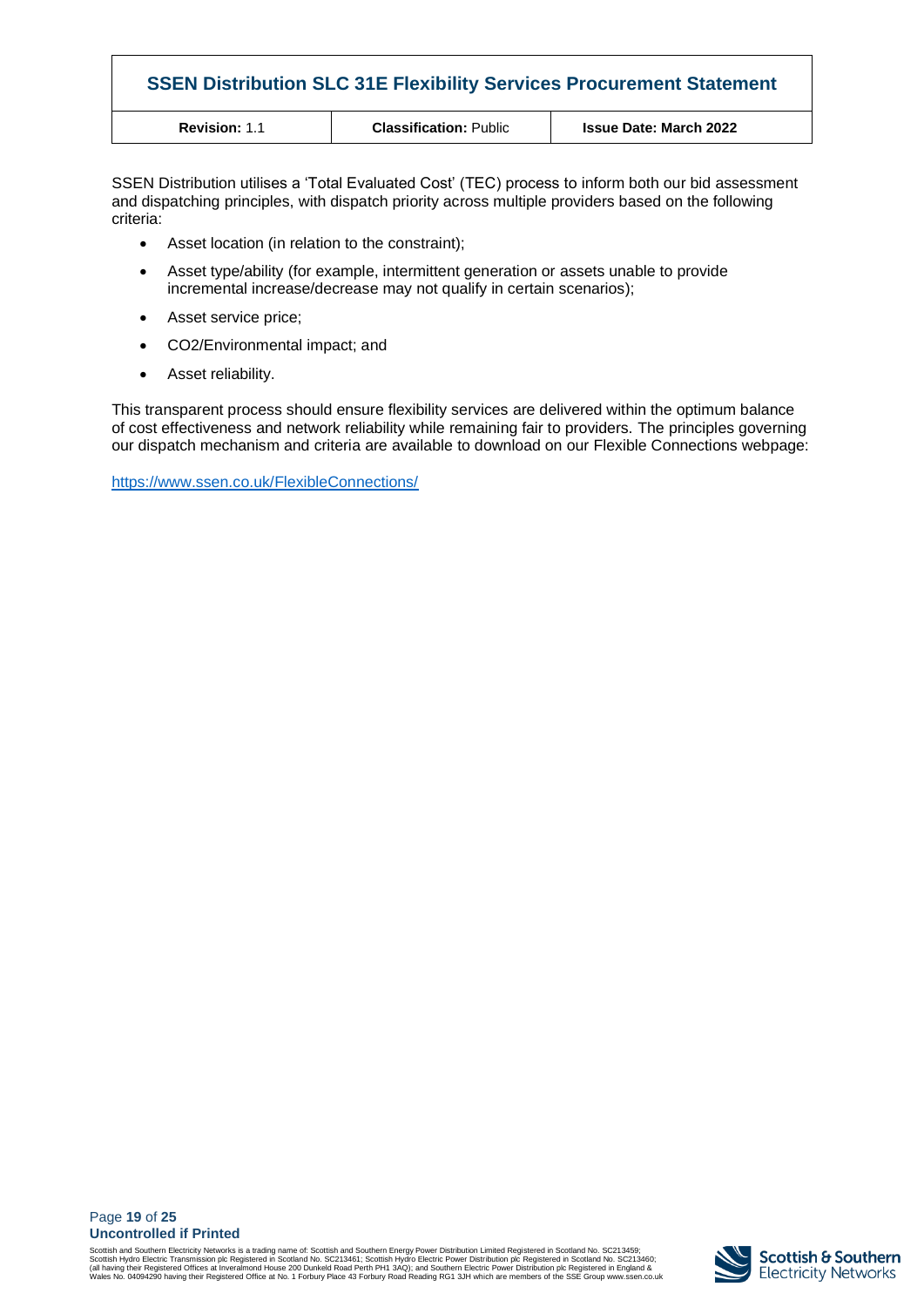## <span id="page-19-0"></span>**5 Stakeholder Engagement**

Throughout the year, SSEN Distribution engages with the market via a number of channels to encourage potential providers to register on our DPS and complete the PQQ. This general market engagement serves to increase the pool of providers that can participate in our flexibility tenders, increase the success of those tenders and continually increase awareness of flexibility service opportunities to new market participants.

#### **General market engagement includes:**

- Social media updates (LinkedIn, Facebook, Twitter, Instagram);
- Presentations at industry conferences and other forums; and
- Publishing the requirements and geographical area of each zone online (Flexible Power and SSEN Distribution Website).

Additional market engagement is carried out according to the type of tender:

#### **For long-horizon procurement**

- Webinars, advertised via Social Media channels (LinkedIn, Facebook, Twitter, Instagram).
- Targeted promotional email communications to existing connected DERs, where possible.

#### **For near-horizon procurement**

• Direct email to pre-qualified providers with DERs in specific zones.

#### 5.1 Procurement timetable and process

Within the procurement windows, SSEN Distribution will publish information according to the steps in the procurement timetable below:

*Figure 5 – SSEN Distribution engagement and information release strategy*

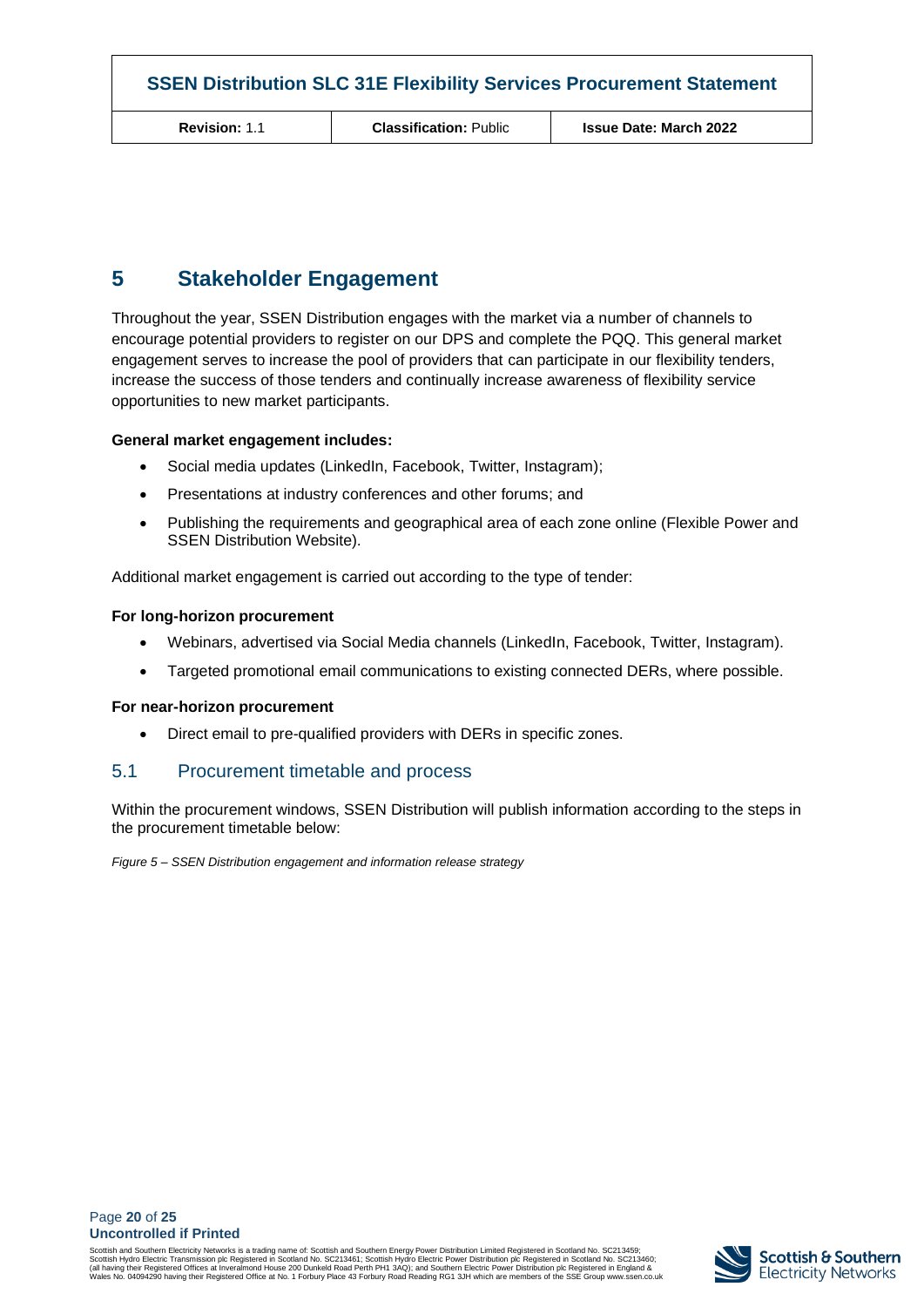

## 5.2 Stakeholder engagement

We hold live webinars to support all new zones and those that may be re-tendered. These webinars are recorded and uploaded to our website and, as such, remain a resource for potential future providers.

Through these sessions, which include live Q&A sessions, these webinars are a regular opportunity for our staff to engage, help and listen to stakeholders. We also collect feedback from attendees and act on this going forward to drive continual improvements in the service we offer and the uptake of flexibility services across our networks.

Please note that, if appropriate, we may group zones together for the purposes of this engagement based on geographical location, service alignment or procurement release date.

An example recorded webinar is available here:

[https://www.ssen.co.uk/ConnectionsInformation/GenerationAndStorage/FlexibleConnections/Current](https://www.ssen.co.uk/ConnectionsInformation/GenerationAndStorage/FlexibleConnections/CurrentCallsForFlexibility/) [CallsForFlexibility/](https://www.ssen.co.uk/ConnectionsInformation/GenerationAndStorage/FlexibleConnections/CurrentCallsForFlexibility/)

We also support periodic engagement sessions across SSEN Distribution and wider industry forums, providing updates on existing zones, new opportunities, process improvements and industry changes. Key examples of this ongoing commitment are:

- SSEN Distribution Distributed Generation and Connections Customer Forums (Periodic)
- SSEN Distribution Flexible Solutions Webinar (Annual)
- SSEN Distribution Distributed Energy Resources (DER) Forums (Annual)
- ENA Energy Networks Innovation Conference (ENIC) (Annual)

#### Page **21** of **25 Uncontrolled if Printed**

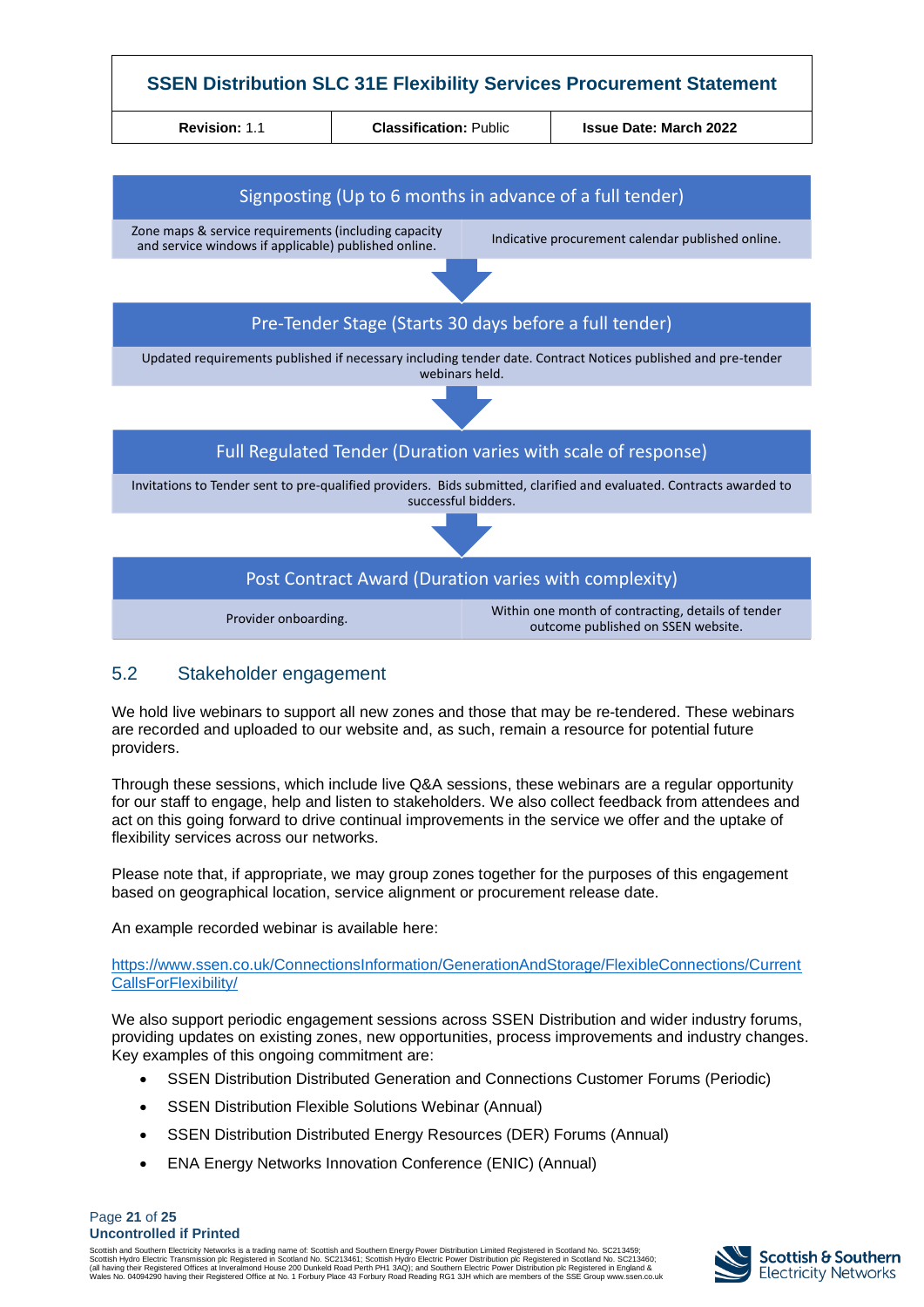| <b>SSEN Distribution SLC 31E Flexibility Services Procurement Statement</b> |                               |                               |
|-----------------------------------------------------------------------------|-------------------------------|-------------------------------|
| <b>Revision: 1.1</b>                                                        | <b>Classification: Public</b> | <b>Issue Date: March 2022</b> |

Community and Energy Group bespoke sessions, including sessions organised by:

- Community Energy Scotland
- Energy Hubs/Local Enterprise Partnerships
- Regional Energy Groups, for example the Country Land and Business Association (CLA) and Isle of Wight 'Future Wight' group.

## 5.3 Engagement with the ESO/other DNOs

The ENA's Open Networks Project provides the main forum for engagement with the ESO and other DNOs on flexibility services, with specific focus on the alignment of service types, contracts and processes. The project continues to deliver increasing accessibility and transparency for SSEN Distribution's CMZ services, with SSEN Distribution actively contributing to the industry Standard Agreement, baselining methodology, procurement parameters and processes.

SSEN Distribution is committed to continued and active involvement in the ENA Open Networks Project in 2022, with focus on the following key outputs for flexibility services:

- Further evolution of the industry Standard Agreement for flexibility services;
- A standard approach to flexibility services baselining, supporting providers of demand side response and energy efficiency services as well as those who may struggle to provide regular metering data to network operators;
- Updates to the Common Evaluation Methodology Tool (CEM); and
- Primacy rules to manage service conflicts.

In addition, we have undertaken collaboration with the ESO within their Regional Development Plans (RDPs), which actively look to provide a 'whole system' planning approach to areas experiencing Transmission constraints, where the use of flexibility services could be utilised in place of traditional alternatives in the short and medium term. Flexibility services are also recognised as essential elements to Whole System CBA and planning processes, which SSEN Distribution continues to develop, support and implement through interaction with the ESO, TOs and other DNOs through the Whole System Development Forum chaired by the ESO.

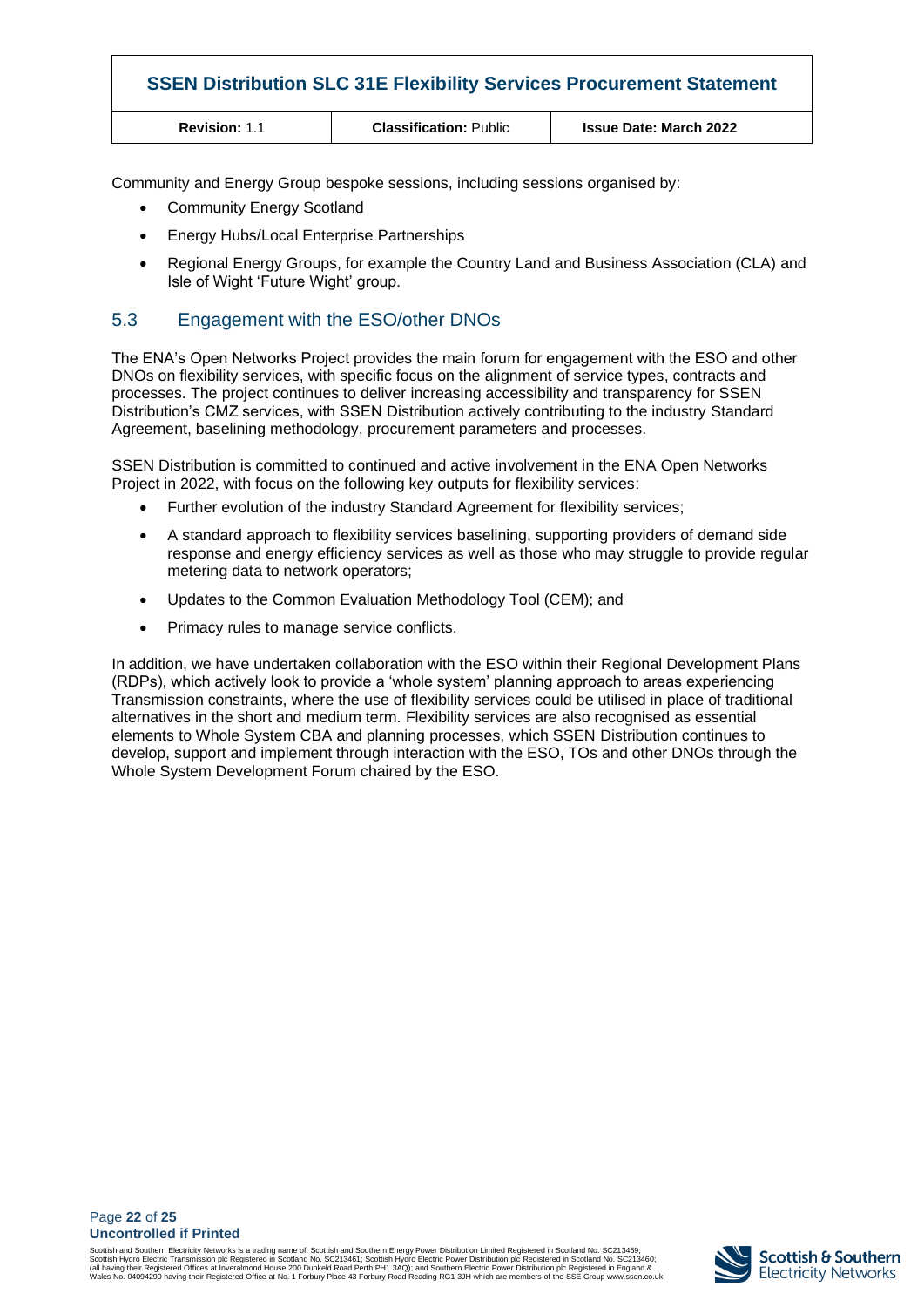**Revision:** 1.1 **Classification:** Public **Issue Date: March 2022**

## <span id="page-22-0"></span>**6 Detailed Quantitative Assessment**

#### 6.1 How we determine service needs

Based upon current forecasts, SSEN Distribution plans to procure flexibility services across the Sustain types in both licence areas, covering 17 new CMZ zones. In addition, we reserve the option to re-tender any of the existing CMZ zones should new providers express an interest, existing providers seek to cancel their contracts, or our service requirements change in response to updated forecasted requirements. We also reserve the option that our forecasts identify new requirements for flexibility resulting in new CMZ zones. If this occurs, we will consult with Ofgem to revise and re-publish this report as well as carrying out the standard market engagement activities.

When seeking to procure Secure, Dynamic and Restore services, SSEN Distribution does not set a ceiling MW or 'cap' within its procurement process. In so doing, the aim is to secure a significant and diverse range of contracts that can be utilised within a range of fault scenarios. We believe this provides dual benefits to both the network and potential service providers, increasing the opportunity and decreasing the risk of reduced network stability.

This is in contrast to our Sustain services, where SSEN Distribution does target a specific MW requirement based on forecast load growth within a defined window.

#### 6.2 Networks Reinforcement Assessments

Since 2019, SSEN Distribution has embedded an internal investment process that allows flexible approaches and reinforcement to be assessed on their individual merits. However, to standardise our approach and embed consistency and transparency, SSEN Distribution now utilises the Common Evaluation Methodology (CEM) tool. This is a product of the Open Networks Project, designed specifically to assess optimum deployment of flexibility and reinforcement.

All Sustain schemes listed in this document have been evaluated using the CEM and the merits of flexible procurement over reinforcement evidenced.

## 6.3 Outage, Pre Fault and Post Fault Assessments

To identify new Secure, Dynamic and Restore Services, our Outage Planning teams review all circuits where planned outages are required, or those with the potential for single circuit risk while works are being undertaken. For these sites, restoration plans are scrutinised to identify areas that could experience sustained outages in the event of a secondary fault and / or require Mobile Diesel Generation (MDG) to restore or maintain supplies. In pre-fault scenarios, consideration will also be given to demand curtailment where this could mitigate the network risk.

Using the flexibility services Pricing Model, a baseline cost of flexibility specific to each zone is derived to inform our procurement process.

For 2022/23, any new zones relating to outage, pre- and post-fault scenarios will be identified on a more real-time basis, with any changes resultant from new zones being submitted to the regulator and, where required, updated versions of this Statement being published alongside our engagement to signal these opportunities to the market.

## 6.4 Additional Flexibility Value Modelling

The CEM and the Flexibility Services Pricing Model developed with Frontier Economics Ltd allow SSEN Distribution to allocate optimum price levels to service requirements using a wide range of variables. These models allow us to confidently commit to releasing service tenders that provide benefit to our networks, the customers that our networks serve, and providers of flexibility services.

#### Page **23** of **25 Uncontrolled if Printed**

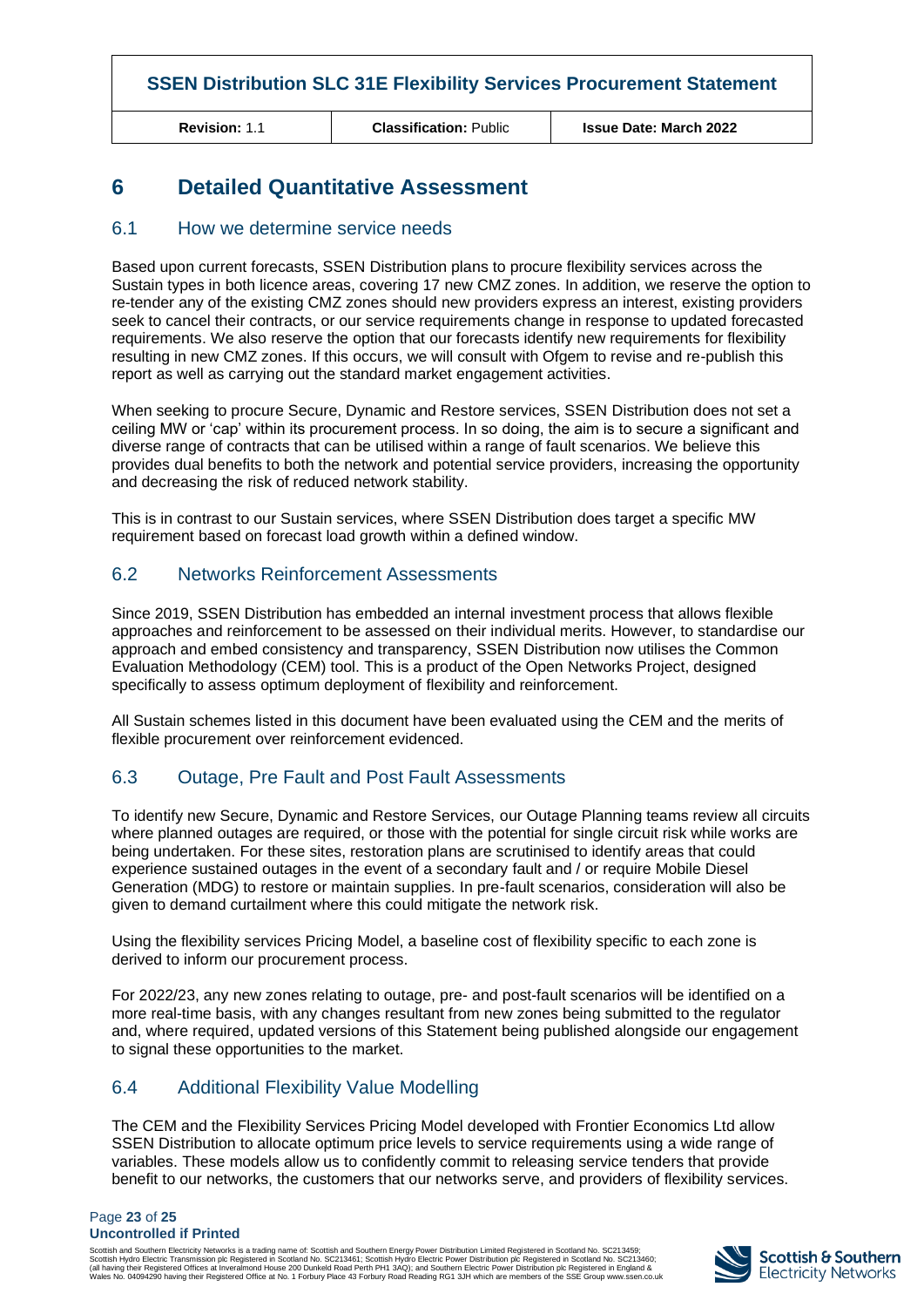**Revision:** 1.1 **Classification:** Public **Issue Date: March 2022**

## 6.5 Tender Assessment Methodology

As part of the tender evaluation, SSEN Distribution scores providers of each CMZ service based on quality and price criteria. Where there is more than one provider in a CMZ, this score is used to determine the order in which providers are called upon to provide services. Details of the scoring mechanism are included with each tender.

SSEN's Distribution procurement process and decision-making principles can be found on our website via the following link: <https://www.ssen.co.uk/FlexibleConnections/>

Whilst the weighting given to individual criteria will vary for each project, the main criteria used to assess bids are set out below:

- Bid quality, which includes the technical elements and considers approaches to management, Health and Safety and the environment, as well as the methodology for providing services, metering data, the programme of works and the assets' ability to meet the requirements of the service;
- Price;
- Information security; and
- The proposed commercial terms and any supplier driven deviations from the required service set out in the tender.

Each qualifying bid will be assessed by at least two evaluators, who will award a score out of 100. The final score awarded to each qualifying bid will be derived as the average score across all evaluators of that bid.

The quality weighting is applied to the total cost of the applicant's offer to determine their Total Evaluated Cost (TEC).

Whilst the number of successful tenders will depend on the amount of flexibility required, flexibility service contract awards are made based upon those that score the highest final score and are selected in order, awarding the highest scoring bidder first until the service requirement for flexibility is met.

These parameters are clearly laid out in our procurement process to ensure full transparency is maintained from the onset of any service agreements.